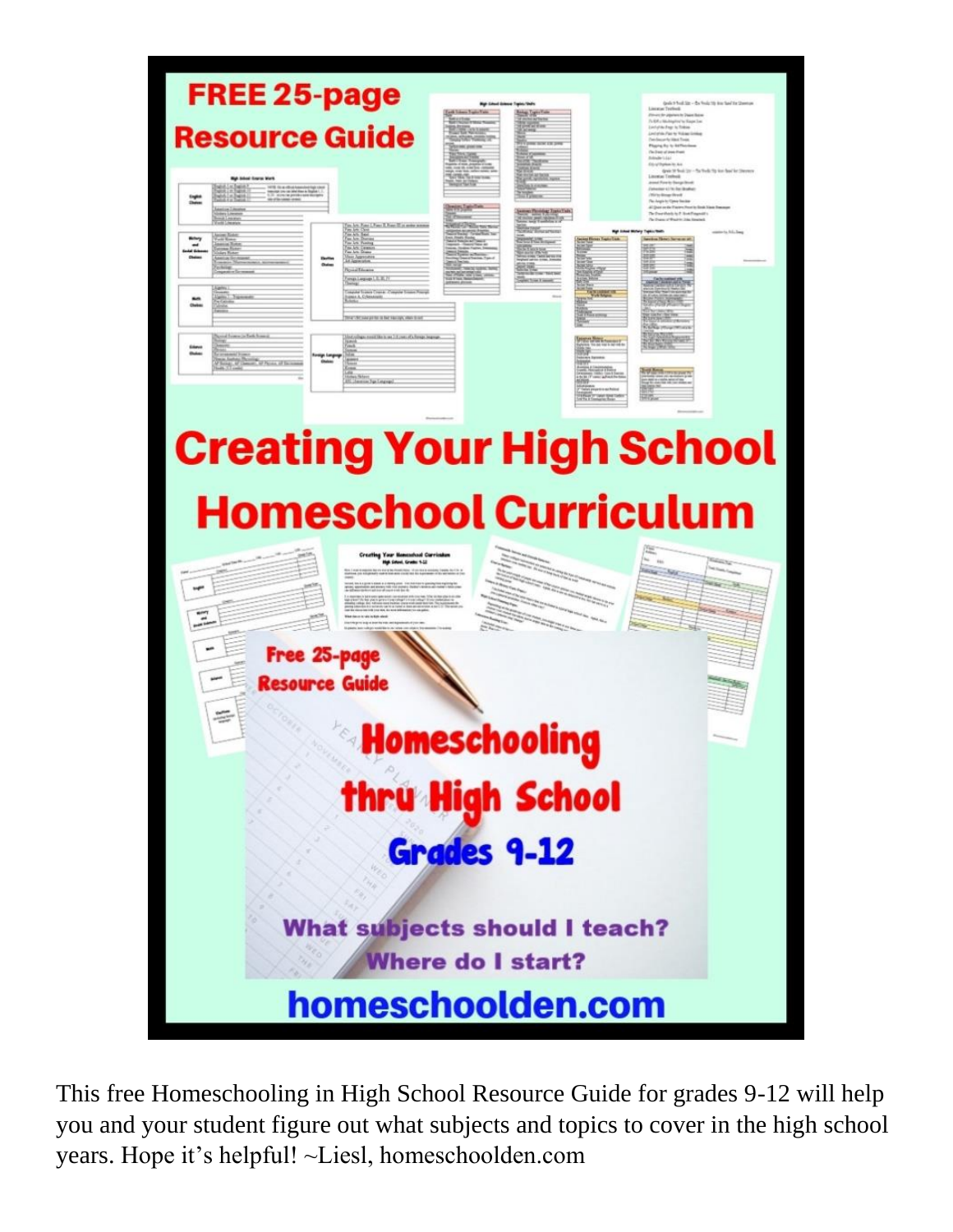## Creating Your Homeschool Curriculum High School, Grades 9-12

First, I want to mention that we live in the United States. If you live in Australia, Canada, the U.K. or elsewhere, you will probably want to look more closely into the requirements of the universities in your country.

Second, this is a guide is meant as a starting point. You will want to spending time exploring the options, opportunities and interests with your teen. Your student's interests and future plans can influence the level and type of course-work he or she chooses.

It is important to have some open-ended conversations with your teen. What do they plan to do after high school? Do they plan to go to a 2-year college? a 4-year college? If your student plans on attending college, they will need more traditional course-work under their belt. The requirements for gaining admission to a university can be as varied as there are universities in the U.S. The earlier you start this discussion with your teen, the more information you can gather.

#### **What classes to take in high school:**

Don't forget to keep in mind the rules and requirements of your state.

In general, most colleges would like to see certain core subjects. Here are some common requirements. (But remember, I'm making generalizations here. Take this as a starting point and then look into the requirements of the schools your teen might want to attend!).

- 4 units of English (ie. one year of English for 4 years)
- 3 units of math, but often 4+ units are recommended (including Algebra I, Geometry, Algebra II)
- 2 units of lab science (biology, chemistry, physics), but sometimes  $3+$  recommended
- 2 units of social science (history, government courses)
- 2-3+ units of foreign languages (often highly recommended)
- 4-5 elective units

#### **Outside courses/exams:**

Your student may want to look into taking exams or outside classes to show their level of competency/proficiency in different subject areas. Here are some examples:

- AP exam
- SAT subject exam
- CLEP exam
- Community college (dual enrollment) classes
- Pennsylvania Homeschoolers offers online AP classes to homeschoolers. <https://www.aphomeschoolers.com/classes.shtml>My son and daughter are taking an AP computer course this year.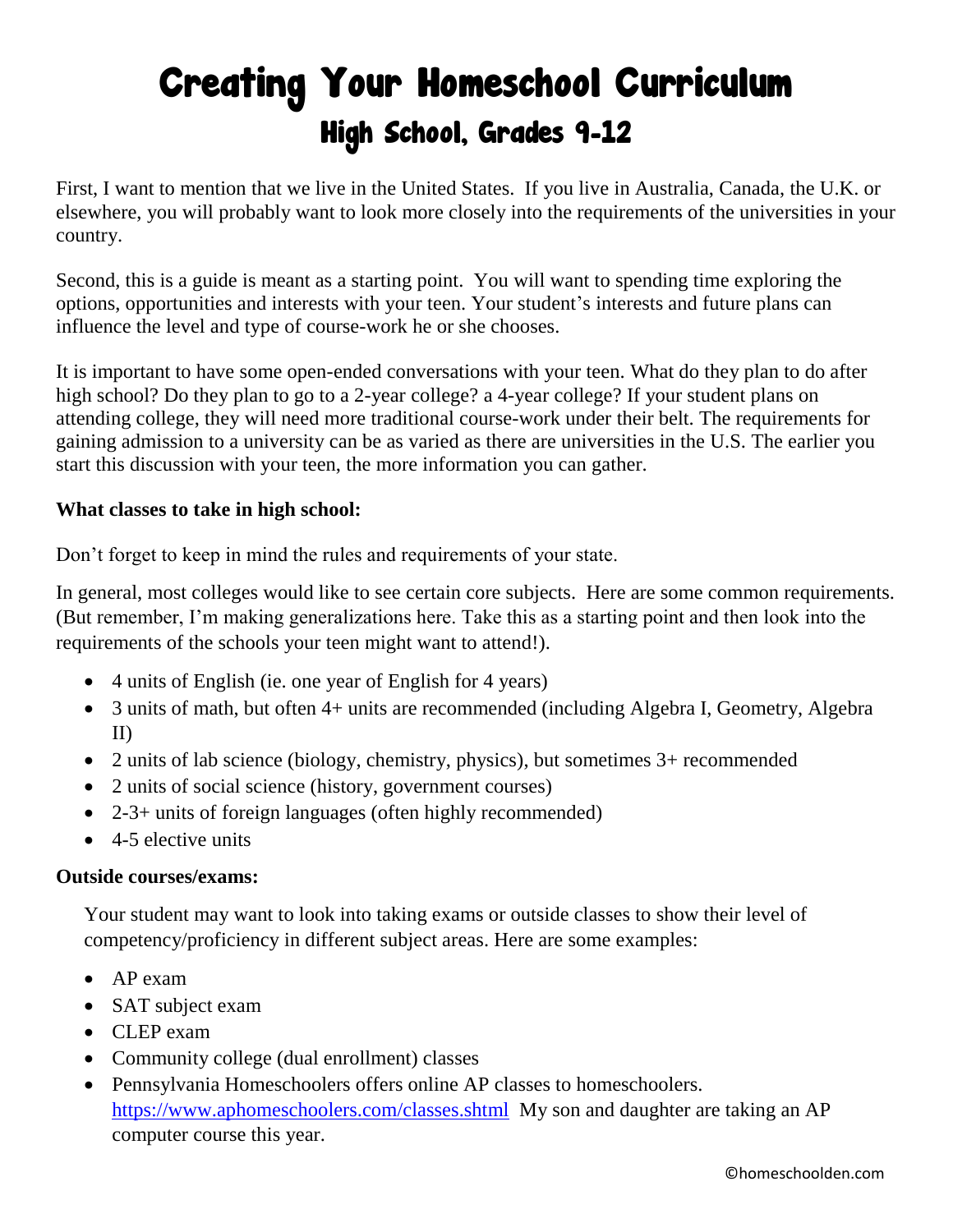#### **Community Service and Outside Interests:**

Many colleges/universities are interested in seeing the type of community service and outside interests your student has. Be sure to keep track of that as well!

#### **Course Options:**

On the next couple of pages are some of the course options you student might choose to do over the course of their high school years. Again, this is not an exhaustive list, but can serve as a starting point.

#### **Science & History Units/Topics:**

I included some of the units/topics that are included in typical high school class. Again, this is just a general guideline. Courses often vary!

#### **High School Planning Pages:**

Depending on the grade/age of your student, you might want to use these pages to map out the courses your student has taken and/or might take in the coming years. Be flexible, though. Your student's interests may change!

#### **Literature Reading Lists:**

I included some of the novels that we've read (or might read). You can use that as a starting point. Don't forget that you can listen to some of these books on audio. We did this with both *The Great Gadsby* and the *Grapes of Wrath* and really enjoyed listening to that as a family!

#### **Foreign Language Topics:**

These are some of the basic vocabulary units your student will start out learning when he/she first starts learning a foreign language.

#### **Where to Find Curriculum or Courses:**

There are so many options! It can be overwhelming! This last section provides some avenues you can explore... from tradition homeschool curriculum, to co-ops, tutors, community college classes and more.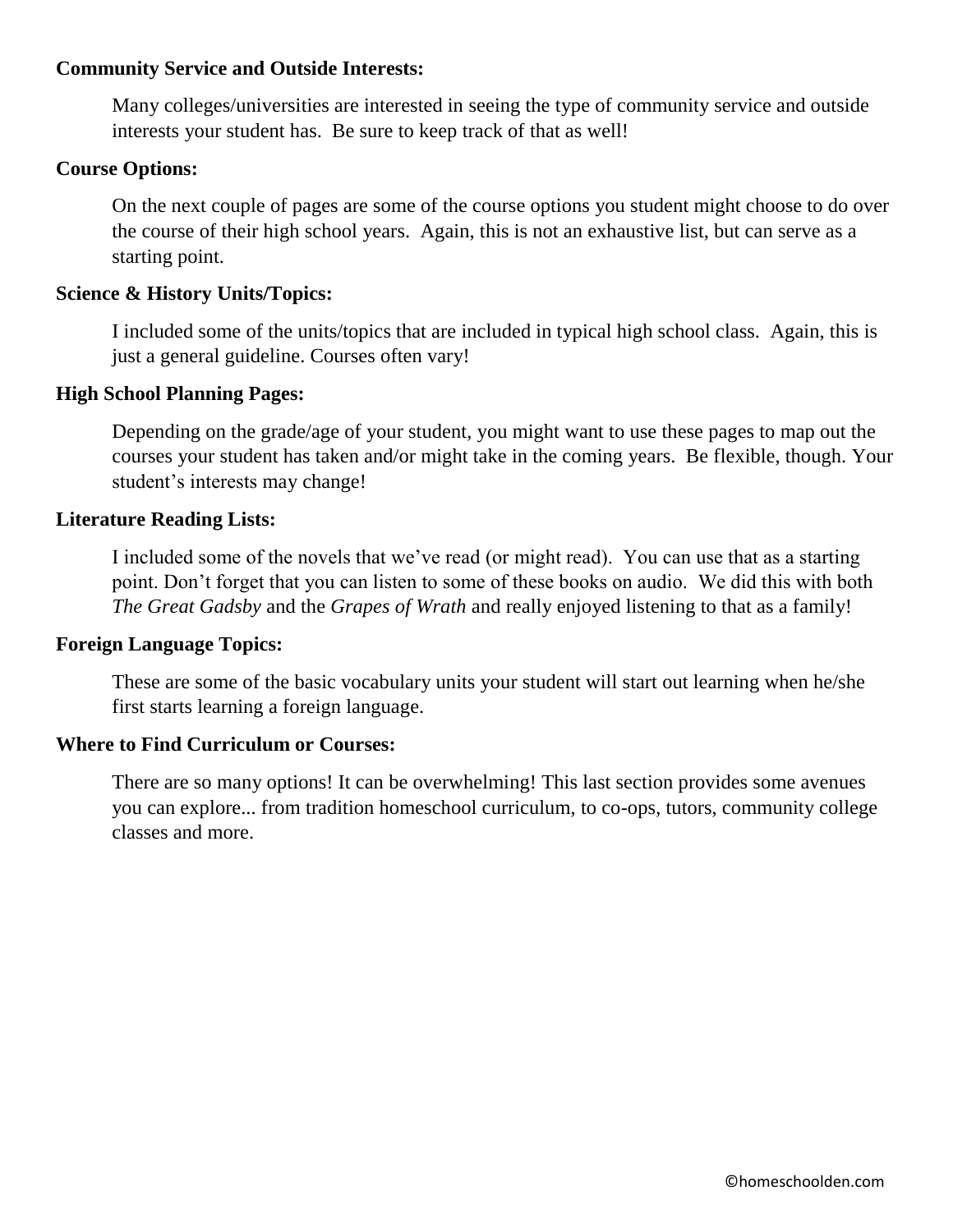### High School Course Work

| <b>English</b> | English 1 or English 9<br>English 2 or English 10<br>English 3 or English 11<br>English 4 or English 12 | NOTE: On an official homeschool high school<br>transcript, you can label these as English 1, 2<br>9, 10 or you can provide a more descriptive<br>title of the content covered. |
|----------------|---------------------------------------------------------------------------------------------------------|--------------------------------------------------------------------------------------------------------------------------------------------------------------------------------|
| <b>Choices</b> | <b>American Literature</b>                                                                              |                                                                                                                                                                                |
|                | <b>Modern Literature</b>                                                                                |                                                                                                                                                                                |
|                | <b>British Literature</b>                                                                               |                                                                                                                                                                                |
|                | <b>World Literature</b>                                                                                 |                                                                                                                                                                                |

|                        | <b>Ancient History</b>                     |
|------------------------|--------------------------------------------|
| <b>History</b>         | <b>World History</b>                       |
| and                    | <b>American History</b>                    |
|                        | <b>European History</b>                    |
| <b>Social Sciences</b> | <b>Modern History</b>                      |
| <b>Choices</b>         | <b>American Government</b>                 |
|                        | Economics (Macroeconomics, microeconomics) |
|                        | Psychology                                 |
|                        | <b>Comparative Government</b>              |
|                        |                                            |

|                | Algebra 1                |
|----------------|--------------------------|
|                | Geometry                 |
| Math           | Algebra 2 - Trigonometry |
|                | Pre-Calculus             |
| <b>Choices</b> | Calculus                 |
|                | <b>Statistics</b>        |
|                |                          |
|                |                          |
|                |                          |

|                | Physical Science (or Earth Science)                            |
|----------------|----------------------------------------------------------------|
|                | <b>Biology</b>                                                 |
| <b>Science</b> | Chemistry                                                      |
|                | Physics                                                        |
| <b>Choices</b> | <b>Environmental Science</b>                                   |
|                | Human Anatomy/Physiology                                       |
|                | AP Biology, AP Chemistry, AP Physics, AP Environmental Science |
|                | Health $(1/2 \text{ credit})$                                  |
|                |                                                                |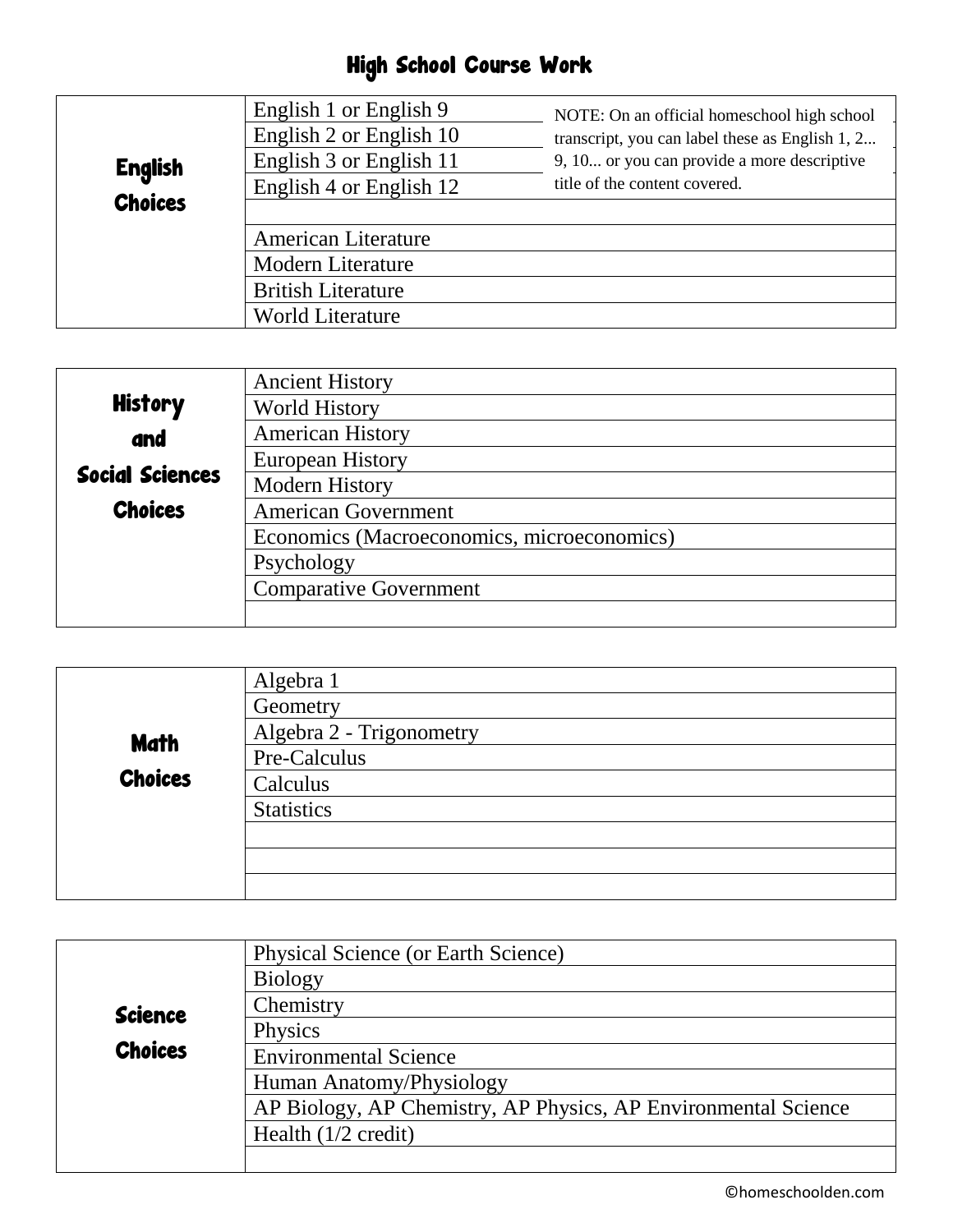|                 | Fine Arts: Piano I, Piano II, Piano III (or another instrument/voice, etc.) |
|-----------------|-----------------------------------------------------------------------------|
|                 | Fine Arts: Choir                                                            |
|                 | Fine Arts: Band                                                             |
|                 | Fine Arts: Drawing                                                          |
|                 | Fine Arts: Painting                                                         |
|                 | <b>Fine Arts: Ceramics</b>                                                  |
|                 | Fine Arts: Drama                                                            |
| <b>Elective</b> | <b>Music Appreciation</b>                                                   |
|                 | <b>Art Appreciation</b>                                                     |
| <b>Choices</b>  |                                                                             |
|                 | <b>Physical Education</b>                                                   |
|                 |                                                                             |
|                 | Foreign Language I, II, III, IV                                             |
|                 | Theology                                                                    |
|                 |                                                                             |
|                 | Computer Science Courses – Computer Science Principles, Computer            |
|                 | Science A, Cybersecurity                                                    |
|                 | <b>Robotics</b>                                                             |
|                 |                                                                             |
|                 |                                                                             |
|                 |                                                                             |
|                 | Driver's Ed (some put this on their transcripts, others do not)             |

|                  | Most colleges would like to see 2-4 years of a foreign language. |
|------------------|------------------------------------------------------------------|
|                  | Spanish                                                          |
|                  | French                                                           |
|                  | German                                                           |
| Foreign Language | Italian                                                          |
| <b>Choices</b>   | Japanese                                                         |
|                  | Chinese                                                          |
|                  | Korean                                                           |
|                  | Latin                                                            |
|                  | Modern Hebrew                                                    |
|                  | ASL (American Sign Language)                                     |
|                  |                                                                  |
|                  |                                                                  |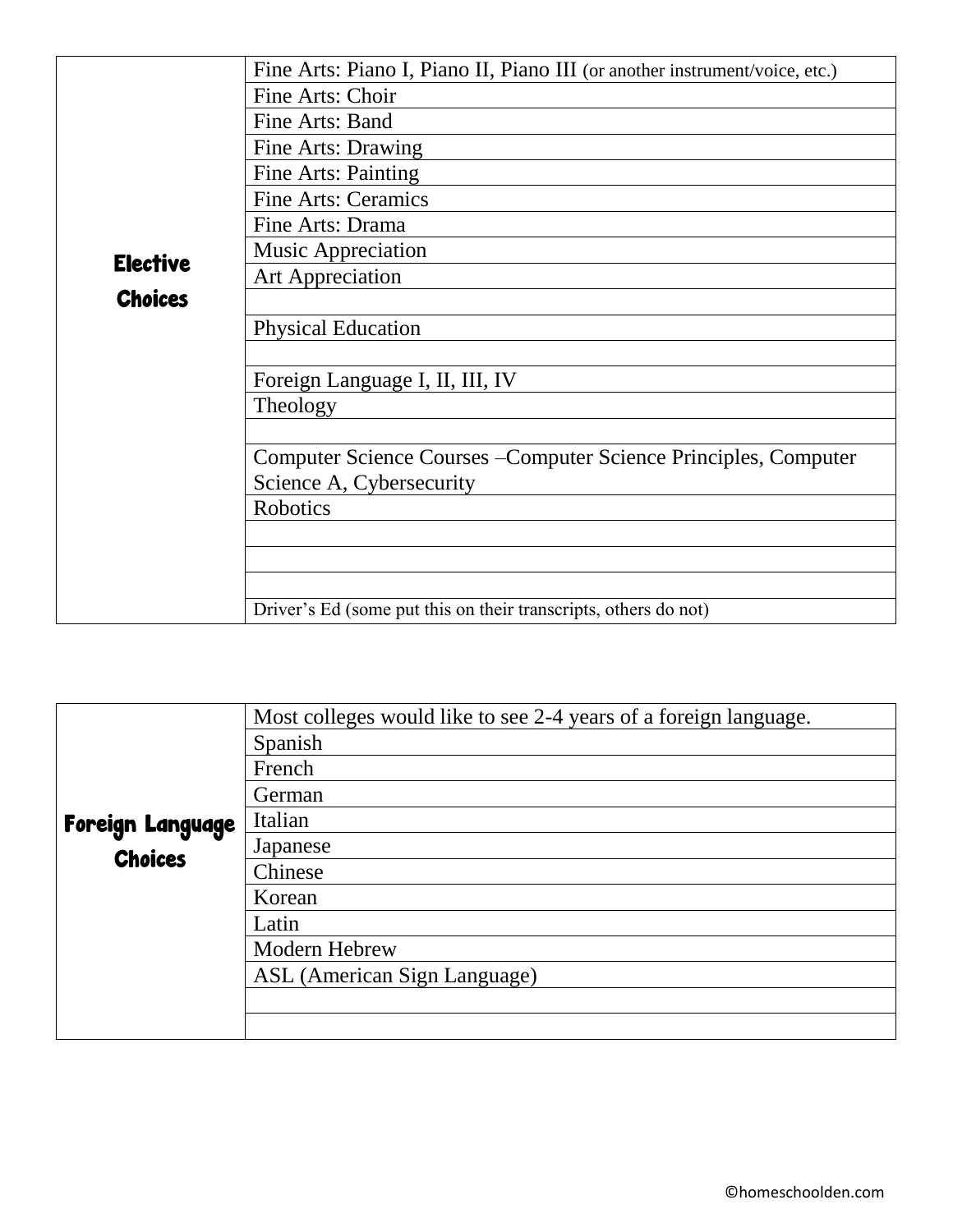## High School Science Topics/Units

| <b>Earth Science Topics/Units</b>             |
|-----------------------------------------------|
| Earth:                                        |
| Earth as a System                             |
| Earth's Structure & Motion: Formation,        |
| Rotation, Revolution                          |
| Earth's Matter - rocks & minerals             |
| Dynamic Earth: Plate tectonics,               |
| volcanoes, earthquakes, mountain building     |
| Changing Surface: Weathering, soil,           |
| erosion                                       |
| Surface water, ground water                   |
| Glaciers                                      |
| Wind, Waves, Currents                         |
| Atmosphere and Weather                        |
| Earth's Oceans: Oceanography,                 |
| Properties of water, properties of ocean      |
| water, ocean life, ocean floor, continental   |
| margin, ocean basin, surface currents, under- |
| water currents, tides                         |
| Space: Moon, Sun & Solar System,              |
| Planets, Starts and Galaxies                  |
| Geological Time Scale                         |
|                                               |
|                                               |
|                                               |

| <b>Chemistry Topics/Units</b>                |
|----------------------------------------------|
| Matter & Its properties                      |
| Elements                                     |
| Units of Measurement                         |
| Atoms                                        |
| <b>Arrangement of Electrons</b>              |
| The Periodic Law - Periodic Table, Electron  |
| configuration and periodic Properties        |
| Chemical Bonding - Covalent Bonds, Ionic     |
| Bonds, Metallic Bonding                      |
| <b>Chemical Formulas and Chemical</b>        |
| Compounds – Chemical Names and               |
| Formulas, Oxidation Numbers, Determining     |
| <b>Chemical Formulas</b>                     |
| Chemical Equations and Reactions -           |
| Describing Chemical Reactions, Types of      |
| Chemical Reactions,                          |
| Mole concept                                 |
| Stoichiometry, balancing equations, limiting |
| reactants and percentage yield               |
| States of Matter, water systems, solutions   |
| Acids & bases, thermochemistry,              |
| spontaneous processes                        |
|                                              |
|                                              |
|                                              |

| <b>Biology Topics/Units</b>             |
|-----------------------------------------|
| Chemistry of life                       |
| Cell structure and function             |
| Cellular respiration                    |
| Cell growth and division                |
| Cells and energy                        |
| Meiosis                                 |
| Mendel                                  |
| Genetics                                |
| DNA to proteins (nucleic acids, protein |
| synthesis)                              |
| Evolution                               |
| Evolution of populations                |
| History of life                         |
| Tree of life - Classification           |
| Invertebrate diversity                  |
| Vertebrate diversity                    |
| Plant diversity                         |
| Plant structure and function            |
| Plant growth, reproduction, response    |
| Ecology                                 |
| Interactions in ecosystems              |
| Animal behavior                         |
| The biosphere                           |
| Viruses & prokaryotes                   |
|                                         |

| <b>Anatomy/Physiology Topics/Units</b>      |
|---------------------------------------------|
| Chemistry – anatomy $\&$ physiology         |
| Cell structure, genetic regulation of cells |
| Enzymes, energy & metabolism in cell        |
| function                                    |
| Membrane transport                          |
| Classification, structure and function of   |
| tissues                                     |
| Integumentary system                        |
| Bone tissue & bone development              |
| <b>Articulations</b>                        |
| Muscles & muscle tissue                     |
| Major muscles of the body                   |
| Nervous system, Central nervous system,     |
| Peripheral nervous system, Autonomic        |
| nervous system                              |
| Sensory organs                              |
| Endocrine system                            |
| Cardiovascular system - blood, heart, blood |
| vessels                                     |
| Lymphatic System & immunity                 |
|                                             |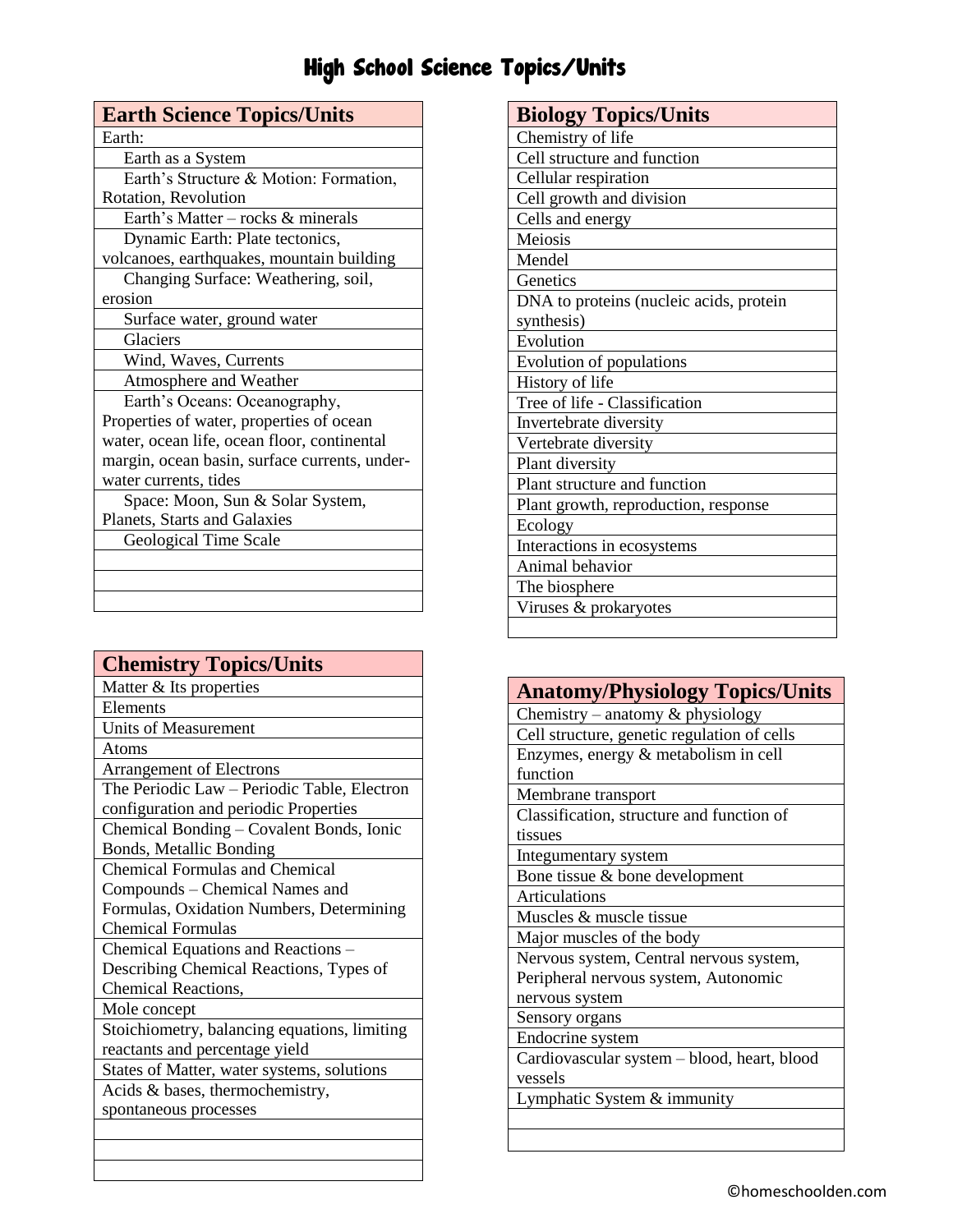## High School Science Topics/Units

| <b>Physics Topics/Units</b>                |
|--------------------------------------------|
| <b>Linear Motion</b>                       |
| Projectile Motion                          |
| Newton's First Law of Motion-Inertia       |
| Newton's 2nd Law-Force & Acceleration      |
| Newton's 3rd Law-Action & Reaction         |
| Momentum                                   |
| Energy                                     |
| <b>Circular Motion</b>                     |
| Center of Gravity                          |
| <b>Rotational Mechanics</b>                |
| Universal Gravity                          |
| <b>Gravitational Interactions</b>          |
| <b>Satellite Moon</b>                      |
| Special Relativity – Space and Time        |
| SR – Length, Momentum, Energy              |
| The Atomic Nature of Matter                |
| Solids, Liquids, Gases                     |
| Temperature, Heat, Expansion               |
| <b>Heat Transfer</b>                       |
| Change of Phase                            |
| Thermodynamics                             |
| Vibrations and Waves                       |
| Sound, Light, Color, Reflection, Lenses    |
| <b>Diffraction</b>                         |
| Electrostatics - Electric fields, electric |
| current, electric circuits                 |
| Magnetism                                  |
| Electromagnetic induction                  |
| The Atom and quantum                       |
| The atomic nucleus, radioactivity          |
| Nuclear fission and fusion                 |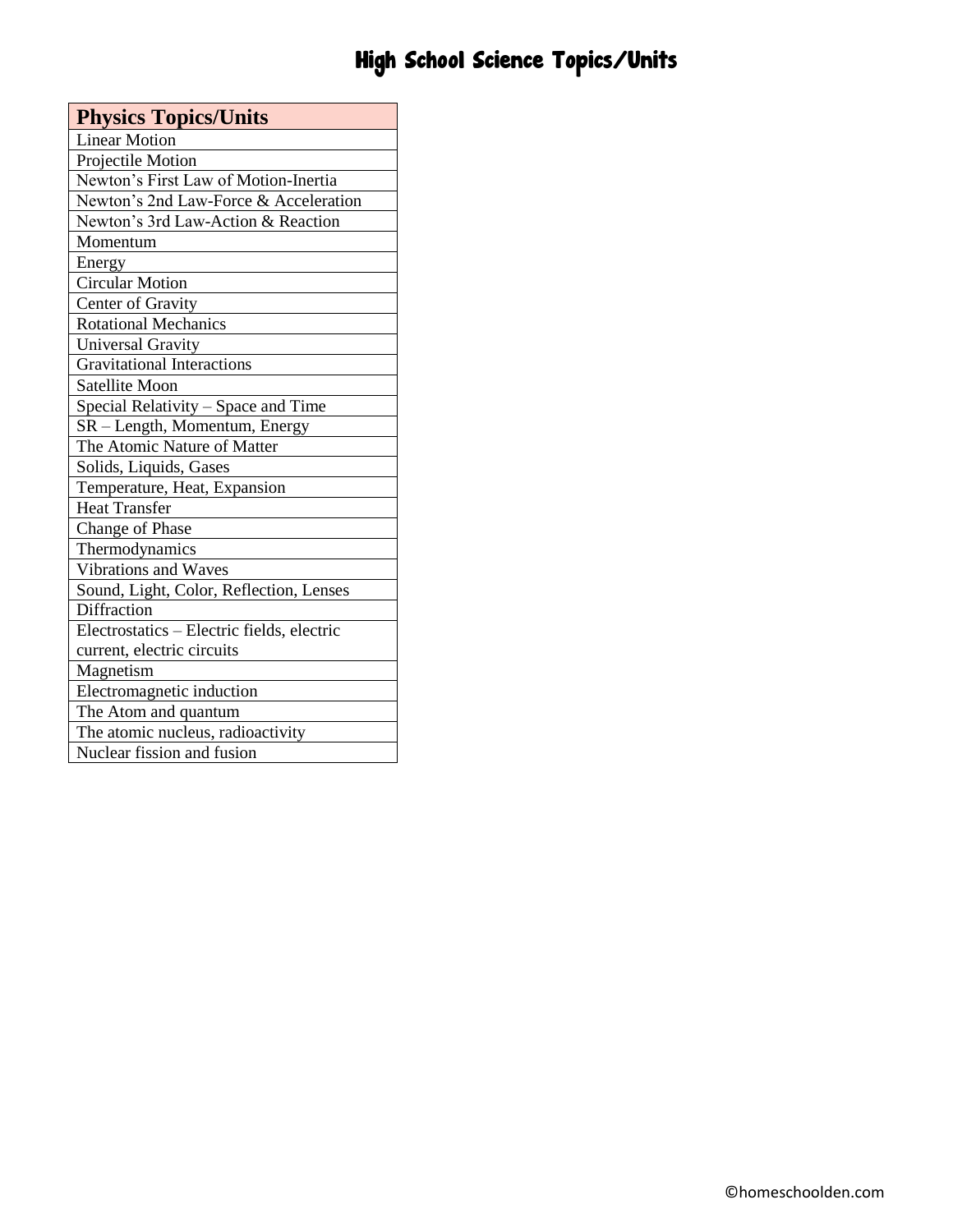## High School History Topics/Units

| <b>Ancient History Topics/Units</b> |
|-------------------------------------|
| <b>Ancient Sumer</b>                |
| Ancient Egypt                       |
| Babylonians                         |
| Assyrians                           |
| Persians                            |
| Ancient India                       |
| <b>Ancient China</b>                |
| <b>Ancient Africa</b>               |
| Middle Kingdom of Egypt             |
| New Kingdom of Egypt                |
| Phoenicians, Israelites             |
| Assyrians, Babylon                  |
| <b>Early Crete</b>                  |
| <b>Ancient Greece</b>               |
| <b>Ancient Rome</b>                 |
| <b>Can be combined with</b>         |
| <b>World Religions</b>              |
| <b>Egyptian Gods</b>                |
| Hinduism                            |
| Jainism                             |
| <b>Buddhism</b>                     |
| Confucianism                        |
| Greek & Roman mythology             |
| Judaism                             |
| Christianity                        |
| Islam                               |

| <b>European History</b>                                    |
|------------------------------------------------------------|
| AP Classes start with the Renaissance $\&$                 |
| Exploration. You may want to start with the                |
| Middle Ages                                                |
| Middle Ages                                                |
| 1450-1648                                                  |
| Renaissance, Exploration,                                  |
| Reformation                                                |
| 1648-1815                                                  |
| Absolutism & Constitutionalism,                            |
| Scientific, Philosophical & Political                      |
| Developments, Conflict, Crisis & Reaction                  |
| in the late 18 <sup>th</sup> century (ie French Revolution |
| and fallout)                                               |
| 1815-1914                                                  |
| Industrialization                                          |
| 19 <sup>th</sup> Century perspectives and Political        |
| Developments                                               |
| 1914-Present 20 <sup>th</sup> Century Global Conflicts     |
| Cold War & Contemporary Europe                             |
|                                                            |
|                                                            |

| <b>American History Survey (or AP)</b>                 |         |
|--------------------------------------------------------|---------|
|                                                        |         |
| 1491-1607                                              | 2 weeks |
| 1607-1754                                              | 3weeks  |
| 1754-1800                                              | 4 weeks |
| 1800-1848                                              | 5 weeks |
| 1844-1877                                              | 4 weeks |
| 1865-1914                                              | 4 weeks |
| 1890-1945                                              | 6 weeks |
| 1945-1980                                              | 4 weeks |
| 1980-present                                           | 2 weeks |
|                                                        |         |
| Can be combined with                                   |         |
| <b>American Literature and/or Novels</b>               |         |
| American Literature such as Literature, The            |         |
| American Experience by Prentice Hall                   |         |
| Selections from (There's lots more than this           |         |
| list, of course, but here are some ideas!):            |         |
| Benjamin Franklin (Autobiography)                      |         |
| The Legend of Sleepy Hollow (1820)                     |         |
| Narrative of the Life of Frederick Douglass            |         |
| (1845)                                                 |         |
| Uncle Tom's Cabin (1850s)                              |         |
| Edgar Allan Poe's Short Stories                        |         |
| The Scarlet Letter (1850)                              |         |
| Tom Sawyer or Adventures of Huckleberry                |         |
| Finn (1880s)                                           |         |
| The Red Badge of Courage (1895) set in the             |         |
| Civil War                                              |         |
| The Call of the Wild (1903)                            |         |
| The Jungle (Industrialism/Progressive Era)             |         |
| Their Eyes Were Watching God (early 20 <sup>th</sup> ) |         |
| The Great Gatsby (1920s)                               |         |
| The Grapes of Wrath (1930s)                            |         |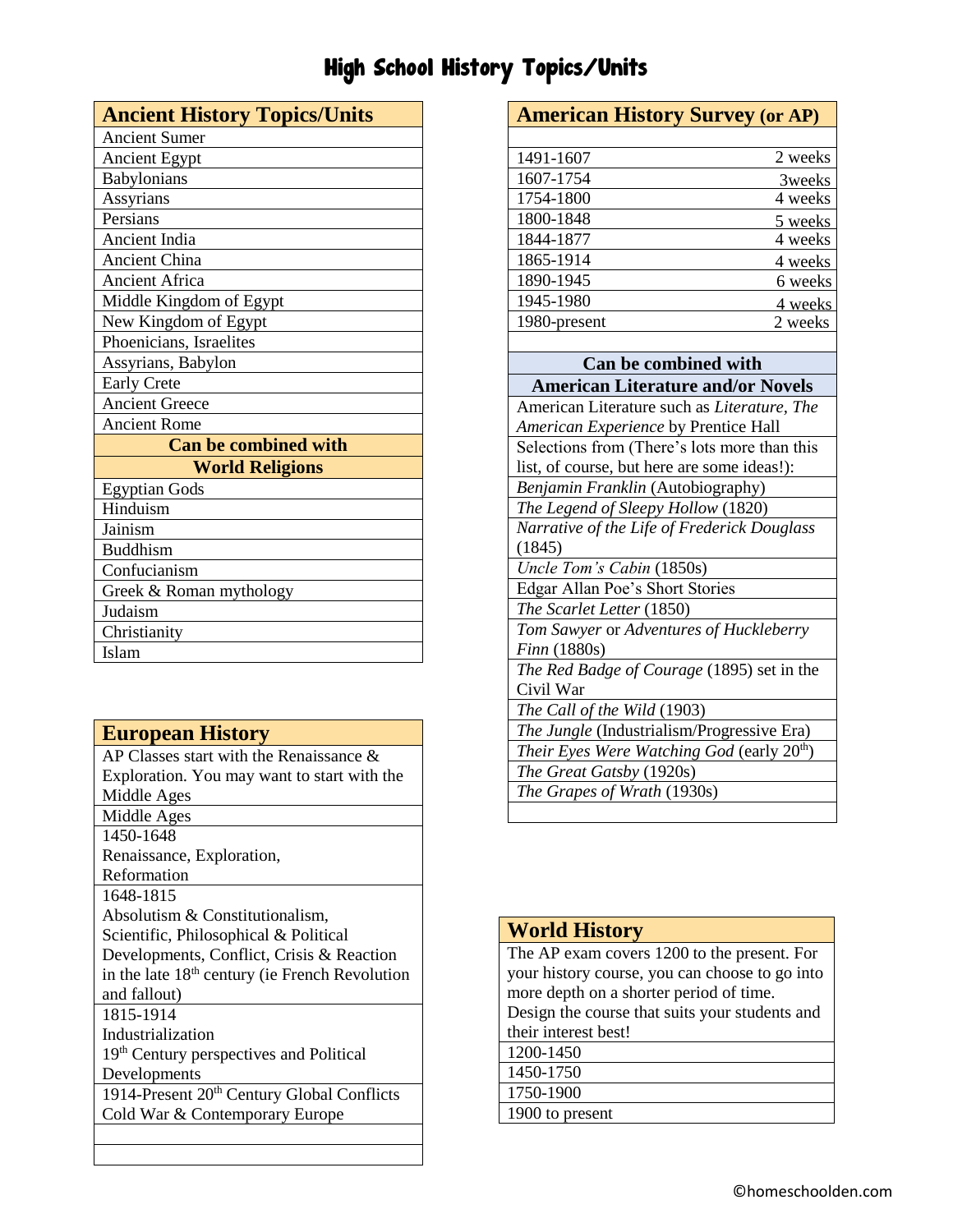#### **World Lit**

Some of the books you might consider for

World Lit could include….

*The Odyssey* by Homer *Antigone* by Sophocles

*The Aeneid* by Virgil

*Divine Comedy: Inferno* by Dante

*Don Quixote* by Miguel de Cervantes

*Les Misérables* by Victor Hugo

*The Brothers Karamazov* by Fyodor Dostoyevsky

*Faust* by Johann Wolfgang von Goethe

*Cry the Beloved Country* by Alan Paton

#### **British Lit** Some of the books you might consider for Brit. Lit could include…. Poems of William Blake *Canterbury Tales* by Geoffrey Chaucer *Sir Gawain and the Green Knight* and other Arthurian works *King Lear* by William Shakespeare *Pride and Prejudice* (Jane Austin) *Jane Eyre* (Charlotte Bronte) *Frankenstein* (Mary Shelley) *Ivanhoe* (Sir Walter Scott) set in the Middle Ages *Silas Marner* (George Eliot) *Great Expectations* (Charles Dickens) *The Importance of Being Earnest* (Oscar Wilde) William Wordsworth

Lord Byron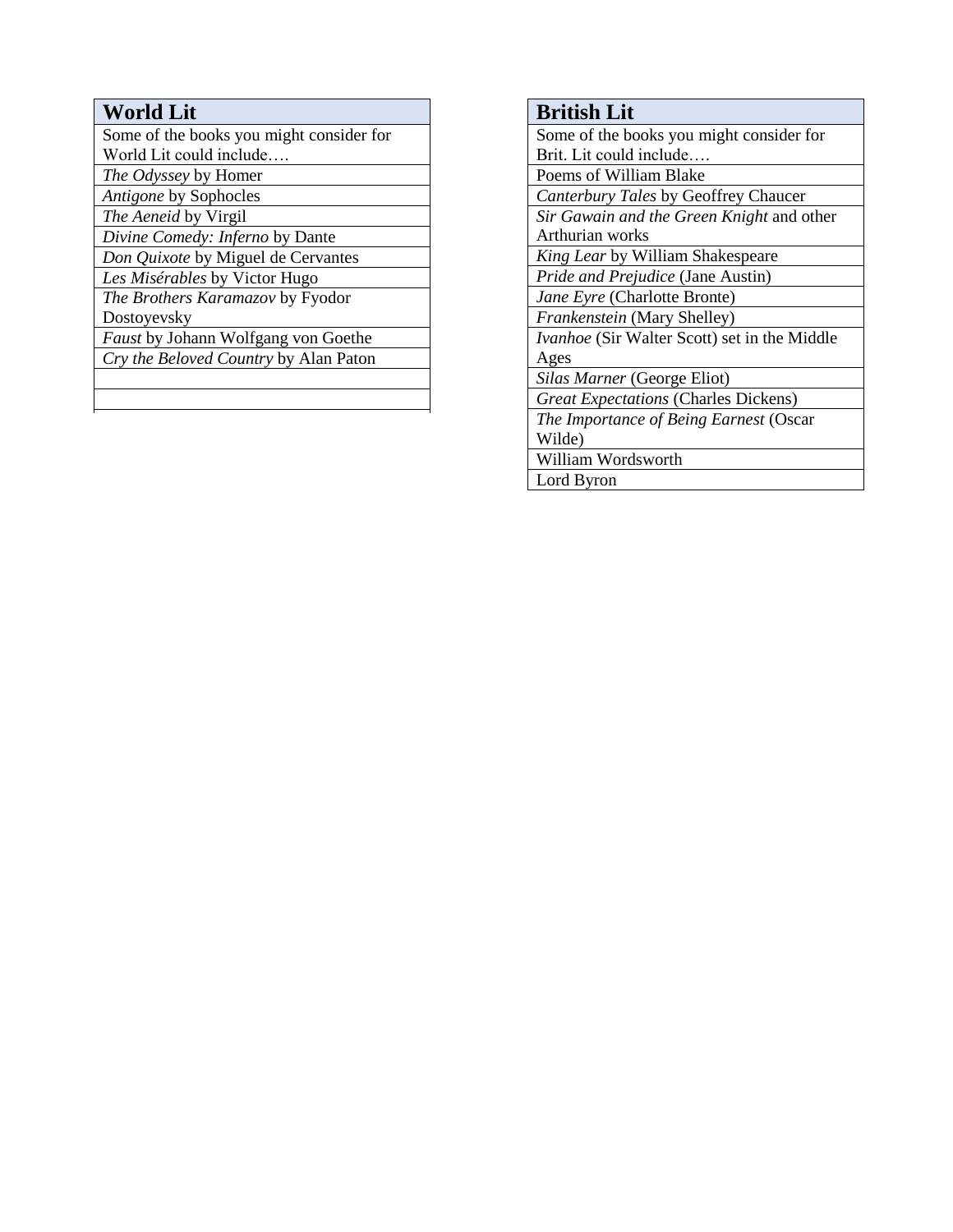| Name: $\_\_$   | School Year 9th: ___________ 10th: __________ 11th: _______ |  | $12th$ :   |
|----------------|-------------------------------------------------------------|--|------------|
|                | Course/s                                                    |  | Grade/Year |
|                |                                                             |  |            |
| <b>English</b> |                                                             |  |            |
|                |                                                             |  |            |
|                |                                                             |  |            |
|                |                                                             |  |            |

| Course/s               |  | Grade/Year |
|------------------------|--|------------|
|                        |  |            |
| <b>History</b>         |  |            |
| and                    |  |            |
| <b>Social Sciences</b> |  |            |
|                        |  |            |

|             | Course/s | Grade/Year |
|-------------|----------|------------|
|             |          |            |
|             |          |            |
| <b>Math</b> |          |            |
|             |          |            |
|             |          |            |

| Course/s       |  | Grade/Year |
|----------------|--|------------|
|                |  |            |
|                |  |            |
| <b>Science</b> |  |            |
|                |  |            |
|                |  |            |

|                                 | Course/s | Grade/Year |  |
|---------------------------------|----------|------------|--|
|                                 |          |            |  |
| <b>Electives</b>                |          |            |  |
| (including foreign<br>language) |          |            |  |
|                                 |          |            |  |
|                                 |          |            |  |
|                                 |          |            |  |
|                                 |          |            |  |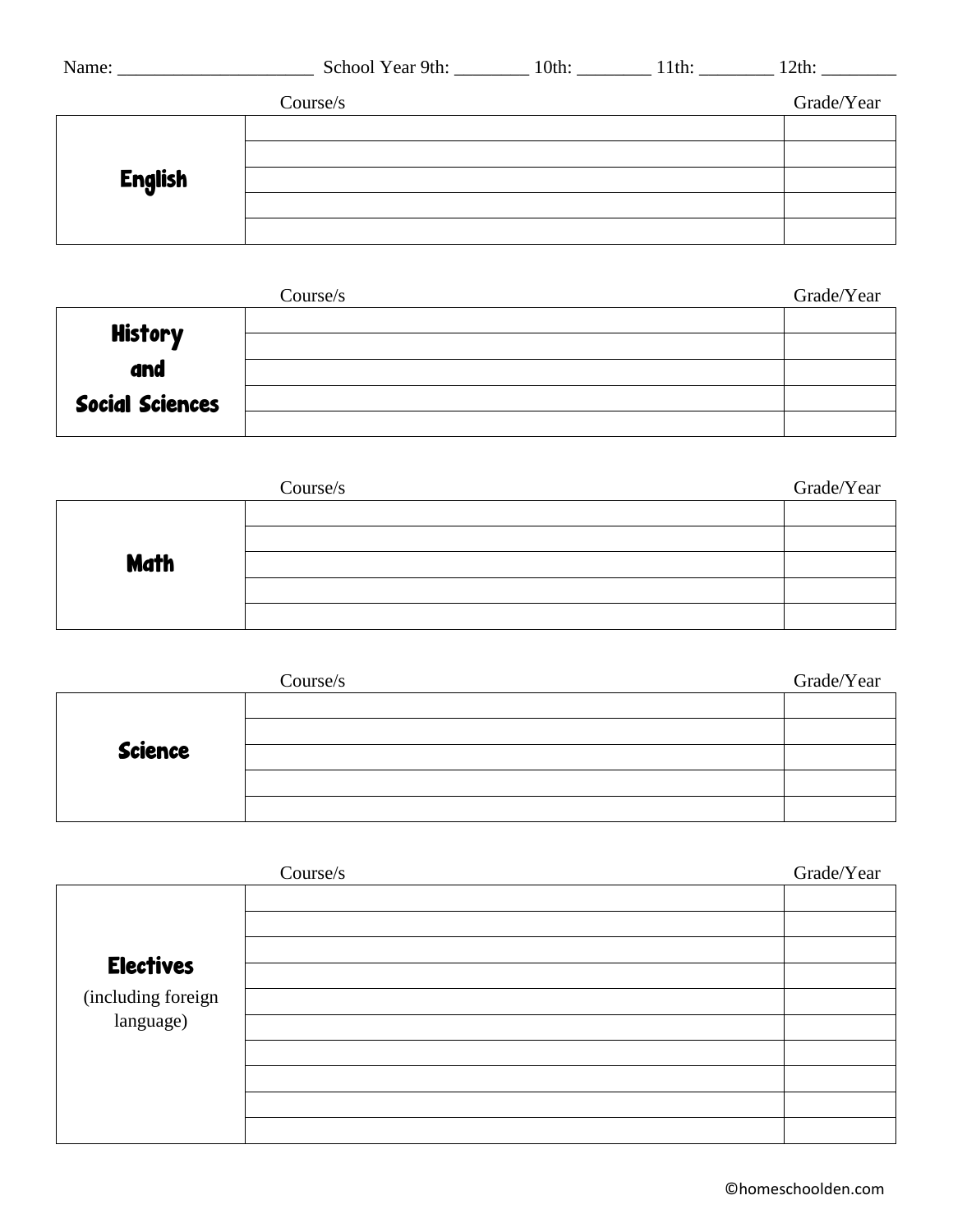| Name:                    | <b>Graduation Date:</b>         |  |
|--------------------------|---------------------------------|--|
| Address:<br>SSN:<br>Sex: | <b>Total Credits Completed:</b> |  |
| English                  | Math                            |  |
| Course Name:             | <b>Course Name:</b>             |  |
|                          |                                 |  |
|                          |                                 |  |
|                          |                                 |  |
|                          |                                 |  |
|                          |                                 |  |
| History                  | Science                         |  |
| <b>Course Name:</b>      | <b>Course Name:</b>             |  |
|                          |                                 |  |
|                          |                                 |  |
|                          |                                 |  |
|                          |                                 |  |
|                          | Electives                       |  |
|                          |                                 |  |
| <b>Course Name:</b>      | <b>Course Name:</b>             |  |
|                          |                                 |  |
|                          |                                 |  |
|                          |                                 |  |
|                          |                                 |  |
|                          |                                 |  |

| Literature List: |
|------------------|
|                  |
|                  |
|                  |
|                  |
|                  |
|                  |
|                  |
|                  |
|                  |
|                  |
|                  |
|                  |
|                  |
|                  |

| <b>Community Service Hours</b> |            |  |  |
|--------------------------------|------------|--|--|
| What:                          | Date/hours |  |  |
|                                |            |  |  |
|                                |            |  |  |
|                                |            |  |  |
|                                |            |  |  |
|                                |            |  |  |
|                                |            |  |  |
|                                |            |  |  |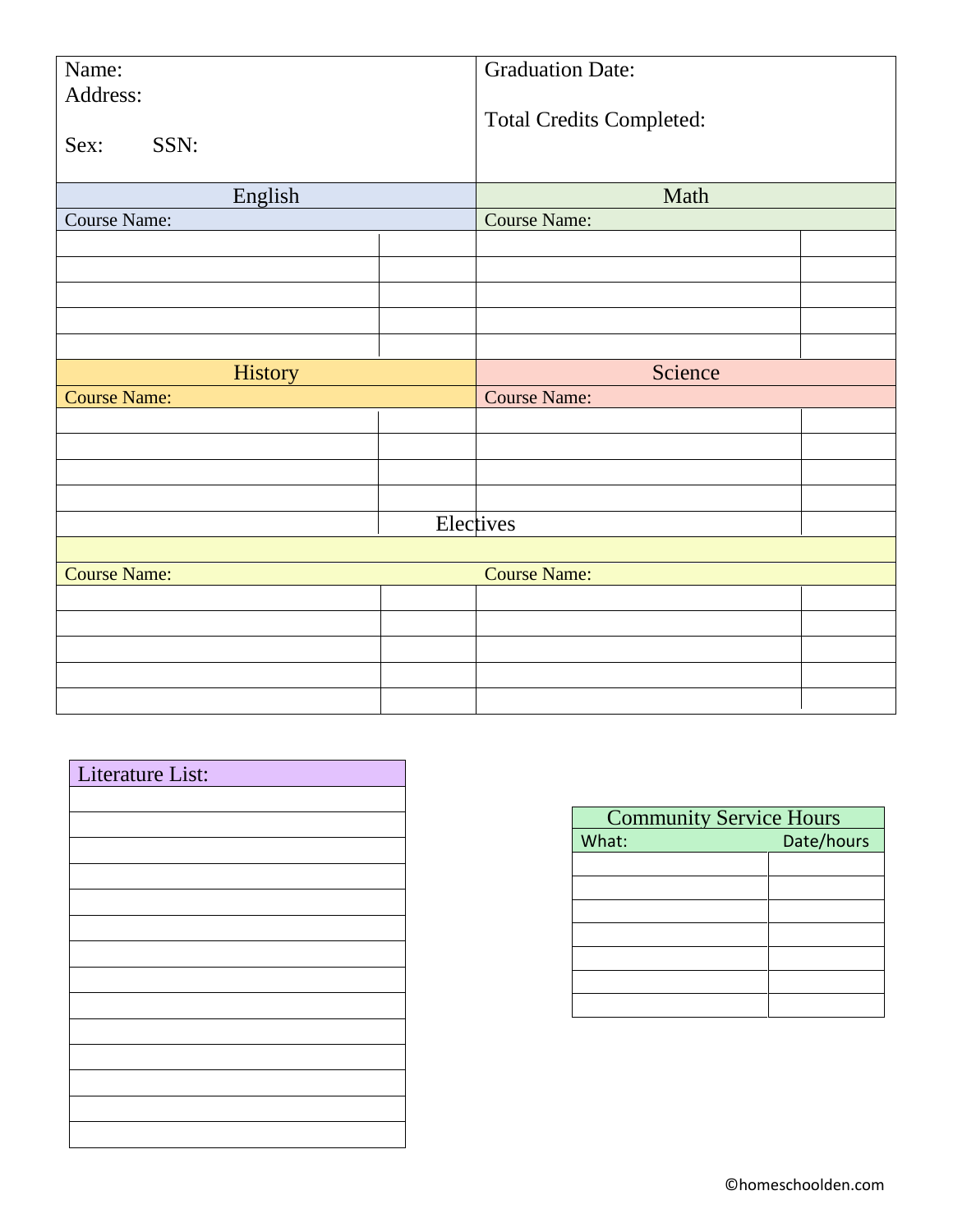Grade 9 Book List – The Books My Son Read for Literature Literature Textbook

*Flowers for Algernon* by Daniel Keyes

*To Kill a Mockingbird* by Harper Lee

*Lord of the Rings* by Tolkien

*Lord of the Flies* by William Golding

*Tom Sawyer* by Mark Twain

*Whipping Boy* by Sid Fleischman

*The Diary of Anne Frank*

*Schindler's List*

*City of Orphans* by Avi

Grade 10 Book List – The Books My Son Read for Literature Literature Textbook

*Animal Farm* by George Orwell

*Fahrenheit 451* by Ray Bradbury

*1984* by George Orwell

*The Jungle* by Upton Sinclair

*All Quiet on the Western Front* by Erich Maria Remarque

*The Great Gatsby* by F. Scott Fitzgerald's

*The Grapes of Wrath* by John Steinbeck

*The Good Earth* by Pearl Buck

*Red Scarf Girl: A Memoir of the Cultural Revolution* by Ji-Li Jiang

*Night* by Ellie Wiesel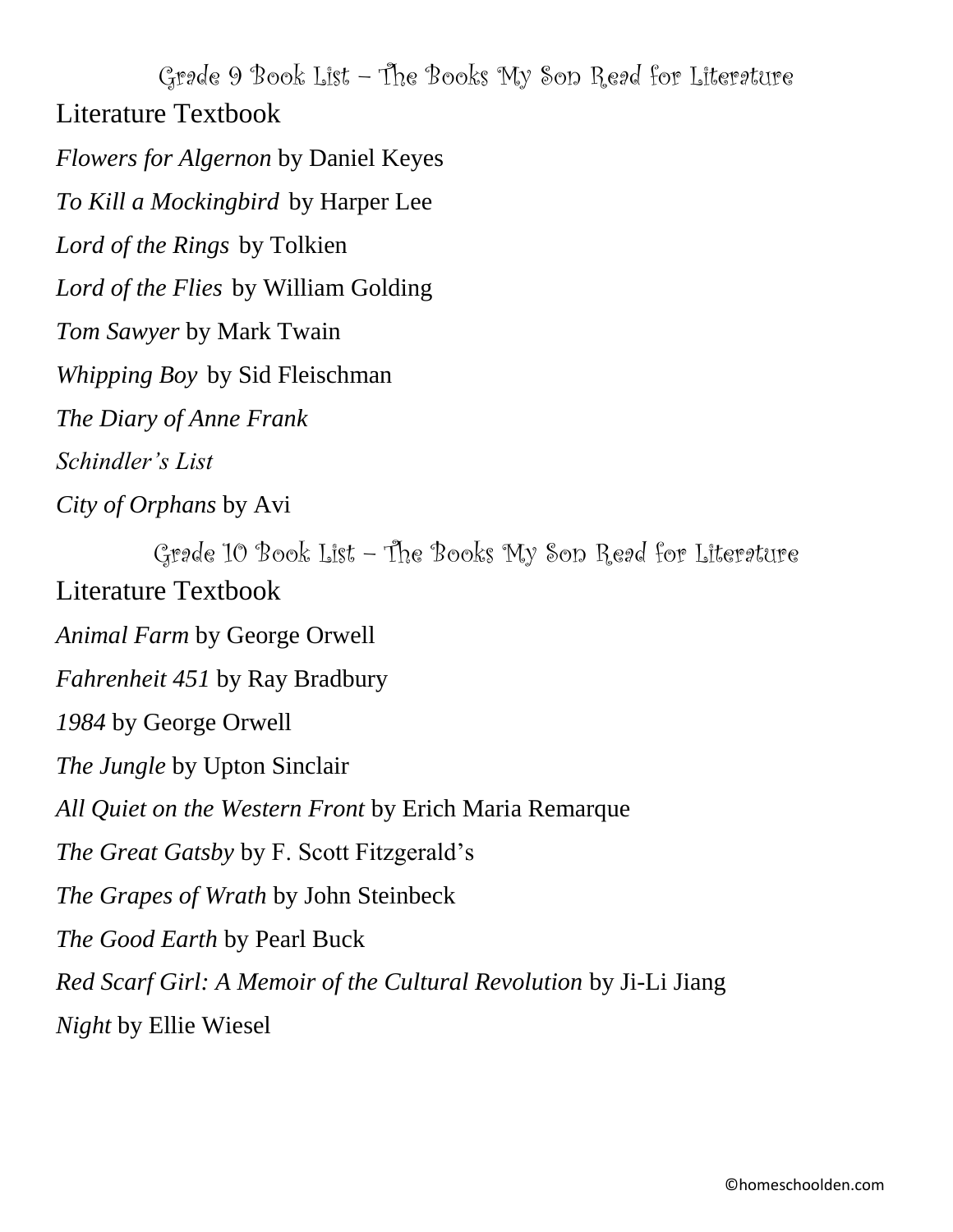### Grade 11 Book List Options

These are the books we have on hand for this next year. The kids will choose what they want to read… plus we'll read some of these aloud together. There's a good possibility that we'll add things along the way!

*Wuthering Heights* by Emily Bronte *Pride and Prejudice* by Jane Austen *Frankenstein* by Mary Shelley *I Know Why the Caged Bird Sings* by Maya Angelou \*\*This is one I'd like to do as an audiobook because it is read by the author. *Beloved* by Toni Morrison *The Scarlet Letter* by Nathaniel Hawthorne *1776* by David McCullough *Sophia's War: A Tale of the Revolution* by Avi *The Red Badge of Courage* by Stephen Crane *The Things They Carried* by Tim O'Brien *Voices from Vietnam* by Barry Denenberg *The Poisonwood Bible* Barbara Kingsolver *Their Eyes Were Watching God* by Zora Neale Hurston *The Blind Assassin: A Novel* by Margaret Atwood *A Yellow Raft in Blue Water: A Novel* by Michael Dorris *The Kite Runner* Hosseini, Khaled *Under the Mesquite* Guadalupe Garcia Mccall

Plus, we'll need to read a play by Shakespeare this next year.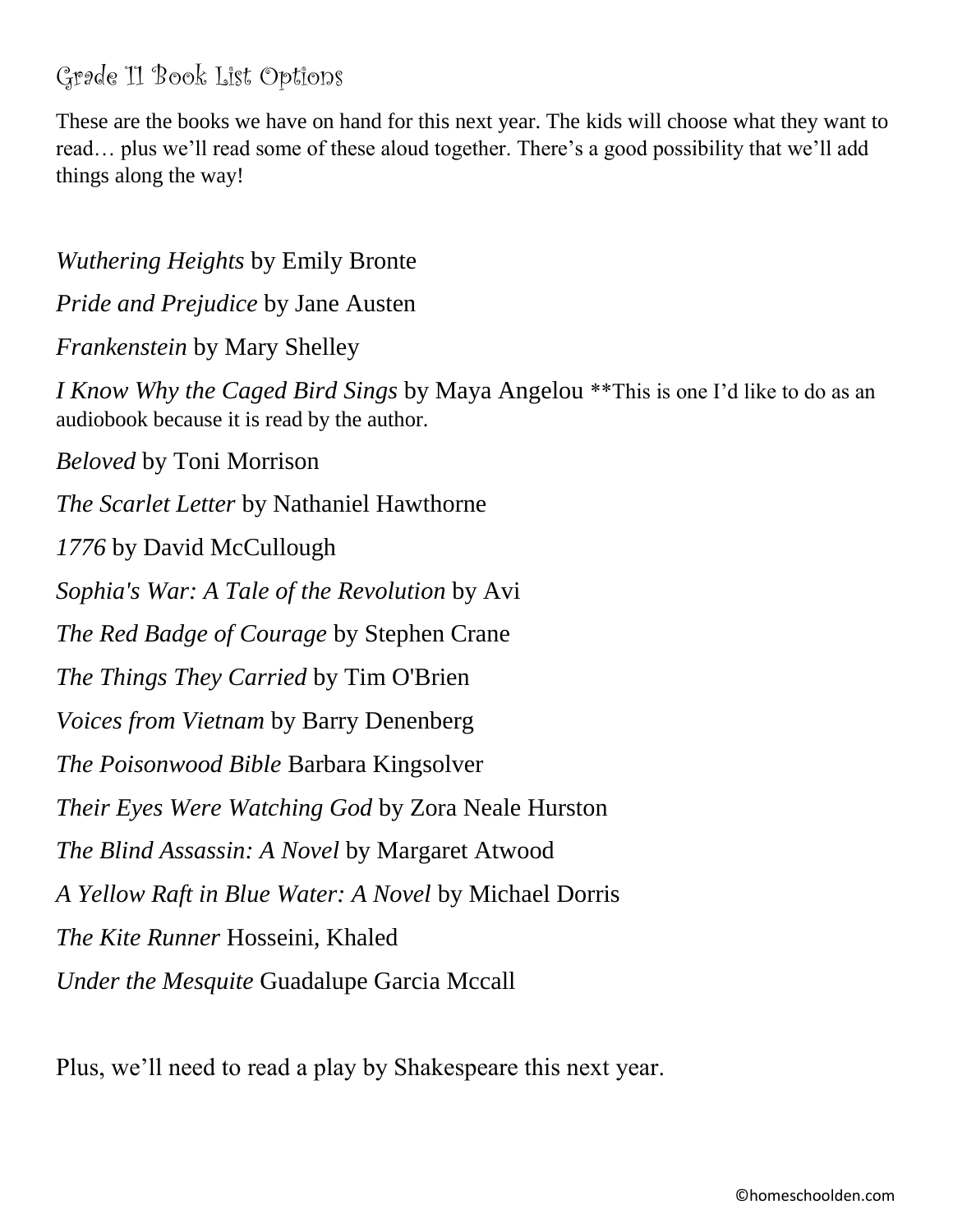We homeschoolers spend quite a bit of time looking over book lists, right? This particular list was helpful to me. This list organizes literature by time periods. I had the kids go through this list and choose one book from each time period. They put a check next to the ones they were interested in and then I purchased a number of these to have on hand next year.

#### **Ancient Works**

| <b>Title</b>                          | <b>Author</b> Genre | Date   |
|---------------------------------------|---------------------|--------|
| Medea                                 | Euripides play      | 431 BC |
| The Odyssey Homer epic poem (no date) |                     |        |
| Antigone                              | Sophocles play      | 441 BC |
| Oedipus Rex Sophocles play            |                     | 429 BC |

#### **1500-1799**

| <b>Title</b>                          | <b>Author</b>                  | <b>Genre Date</b> |      |
|---------------------------------------|--------------------------------|-------------------|------|
| Don Quixote                           | Miguel de Cervantes novel 1605 |                   |      |
| Tom Jones                             | Henry Fielding                 | novel             | 1749 |
| As You Like It                        | Shakespeare                    | play              | 1623 |
| Julius Caesar                         | Shakespeare                    | play              | 1599 |
| King Lear                             | Shakespeare                    | play              | 1606 |
| A Midsummer Night's Dream Shakespeare |                                | play              | 1605 |
| The Merchant of Venice                | Shakespeare                    | play              | 1605 |
| Othello                               | Shakespeare                    | play              | 1604 |
| The Tempest                           | Shakespeare                    | play              | 1611 |
| Candide                               | Voltaire                       | novel             | 1759 |

#### **1800-1899**

| Title                     | Author                        | <b>Genre Date</b> |      |
|---------------------------|-------------------------------|-------------------|------|
| Emma                      | Jane Austen                   | novel 1815        |      |
| Mansfield Park            | Jane Austen                   | novel 1814        |      |
| Pride and Prejudice       | Jane Austen                   | novel 1813        |      |
| Jane Eyre                 | <b>Charlotte Bronte</b>       | novel 1847        |      |
| <b>Wuthering Heights</b>  | <b>Emily Bronte</b>           | novel 1847        |      |
| The Awakening             | Kate Chopin                   | novel 1899        |      |
| The Red Badge of Courage  | <b>Stephen Crane</b>          | novel 1895        |      |
| <b>Bleak House</b>        | <b>Charles Dickens</b>        | novel 1853        |      |
| David Copperfield         | <b>Charles Dickens</b>        | novel 1850        |      |
| <b>Great Expectations</b> | <b>Charles Dickens</b>        | novel 1861        |      |
| Oliver Twist              | <b>Charles Dickens</b>        | novel 1837        |      |
| A Tale of Two Cities      | <b>Charles Dickens</b>        | novel 1859        |      |
| Crime and Punishment      | Fyodor Dostoyevsky novel 1866 |                   |      |
| <b>Madame Bovary</b>      | <b>Gustave Flaubert</b>       | novel 1856        |      |
| Jude the Obscure          | Thomas Hardy                  | novel             | 1895 |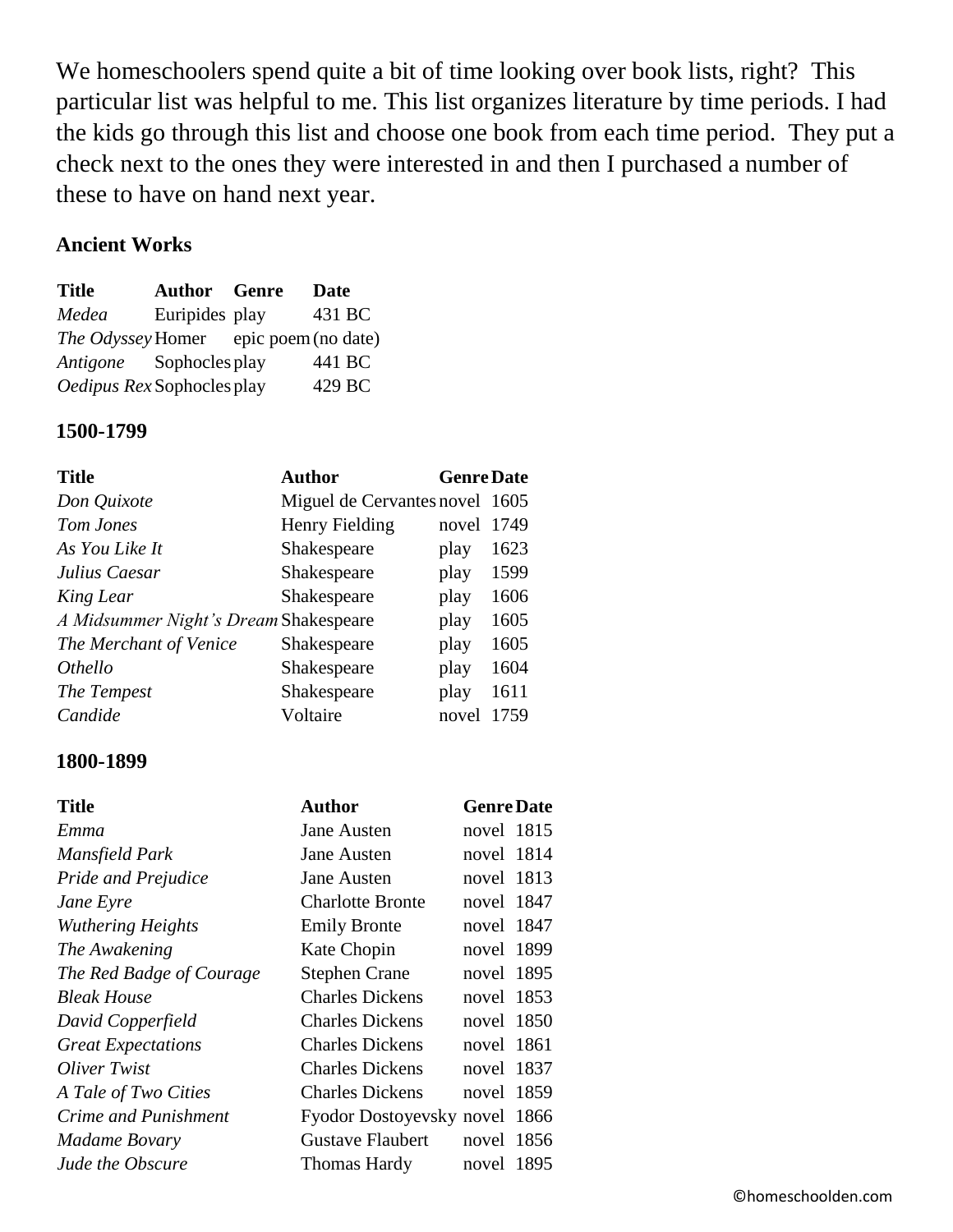| The Mayor of Casterbridge                 | <b>Thomas Hardy</b>            | novel 1886 |      |
|-------------------------------------------|--------------------------------|------------|------|
| Tess of the d'Urbervilles                 | Thomas Hardy                   | novel 1891 |      |
| The Scarlet Letter                        | Nathaniel Hawthorne novel 1850 |            |      |
| A Doll's House                            | Henrik Ibsen                   | play       | 1879 |
| The American                              | <b>Henry James</b>             | novel 1877 |      |
| The Portrait of a Lady                    | <b>Henry James</b>             | novel 1881 |      |
| Moby-Dick                                 | Herman Melville                | novel 1851 |      |
| Frankenstein                              | Mary Shelley                   | novel 1818 |      |
| Anna Karenina                             | Leo Tolstoy                    | novel 1877 |      |
| Adventures of Huckleberry Finn Mark Twain |                                | novel 1885 |      |

#### **1900-1939**

| <b>Title</b>                                        | <b>Author</b>            | <b>Genre Date</b> |      |
|-----------------------------------------------------|--------------------------|-------------------|------|
| My Antonia                                          | Willa Cather             | novel 1918        |      |
| The Cherry Orchard                                  | <b>Anton Chekhov</b>     | play              | 1904 |
| <b>Heart of Darkness</b>                            | <b>Joseph Conrad</b>     | novel 1902        |      |
| Sister Carrie                                       | Theodore Dreiser         | novel 1900        |      |
| Murder in the Cathedral                             | T.S. Eliot               | play              | 1935 |
| Absalom, Absalom!                                   | William Faulkner         | novel 1936        |      |
| As I Lay Dying                                      | William Faulkner         | novel 1930        |      |
| Light in August                                     | William Faulkner         | novel 1932        |      |
| The Sound and the Fury                              | William Faulkner         | novel 1929        |      |
| The Great Gatsby                                    | F. Scott Fitzgerald      | novel 1925        |      |
| A Passage to India                                  | E.M. Forster             | novel 1924        |      |
| The Little Foxes                                    | Lillian Hellman          | play              | 1939 |
| Their Eyes Were Watching God                        | Zora Neale Hurston       | novel 1937        |      |
| <b>Brave New World</b>                              | Aldous Huxley            | novel 1931        |      |
| A Portrait of the Artist as a Young Man James Joyce |                          | novel 1916        |      |
| <b>Billy Budd</b>                                   | Herman Melville          | novel 1924        |      |
| Major Barbara                                       | George Bernard Shaw play |                   | 1905 |
| The Grapes of Wrath                                 | John Steinbeck           | novel 1939        |      |
| The Age of Innocence                                | <b>Edith Wharton</b>     | novel 1920        |      |
| <b>Ethan Frome</b>                                  | <b>Edith Wharton</b>     | novel 1911        |      |
| The House of Mirth                                  | <b>Edith Wharton</b>     | novel 1905        |      |
| Mrs. Dalloway                                       | Virginia Woolf           | novel 1925        |      |

#### **1940-1969**

| <b>Title</b>                    | <b>Author</b>         | <b>Genre</b> Date |      |
|---------------------------------|-----------------------|-------------------|------|
| Things Fall Apart               | Chinua Achebe         | novel             | 1958 |
| Who's Afraid of Virginia Woolf? | <b>Edward Albee</b>   | play              | 1962 |
| <b>Another Country</b>          | James Baldwin         | novel             | 1962 |
| <b>Waiting for Godot</b>        | <b>Samuel Beckett</b> | play              | 1953 |
| The Plague                      | <b>Albert Camus</b>   | novel             | 1947 |
| Invisible Man                   | Ralph Ellison         | novel             | 1952 |
| Lord of the Flies               | William Golding       | novel             | 1954 |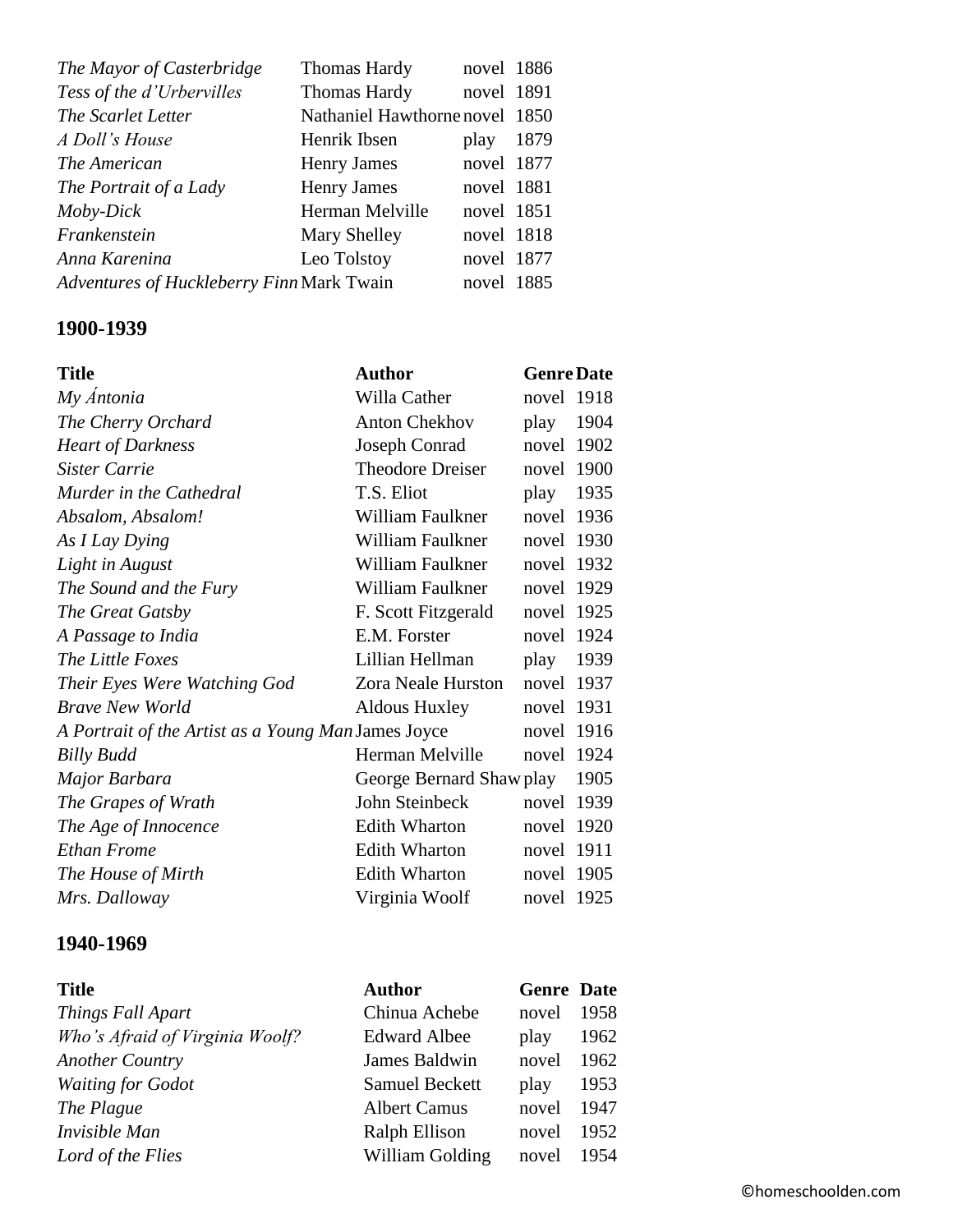| A Raisin in the Sun                                | Lorraine Hansberry play  |             | 1959 |
|----------------------------------------------------|--------------------------|-------------|------|
| Catch-22                                           | Joseph Heller            | novel       | 1961 |
| One Flew Over the Cuckoo's Nest                    | Ken Kesey                | novel       | 1962 |
| A Separate Peace                                   | John Knowles             | novel       | 1959 |
| To Kill a Mockingbird                              | Harper Lee               | novel       | 1960 |
| The Crucible                                       | <b>Arthur Miller</b>     | play        | 1953 |
| Death of a Salesman                                | <b>Arthur Miller</b>     | play        | 1949 |
| House Made of Dawn                                 | N. Scott Momaday         | novel       | 1968 |
| Wise Blood                                         | Flannery O'Connor novel  |             | 1952 |
| 1984                                               | George Orwell            | novel       | 1949 |
| Cry, the Beloved Country                           | Alan Paton               | novel       | 1948 |
| All the King's Men                                 | Robert Penn Warren novel |             | 1946 |
| The Chosen                                         | <b>Chaim Potok</b>       | novel       | 1967 |
| Wide Sargasso Sea                                  | Jean Rhys                | novel       | 1966 |
| The Catcher in the Rye                             | <b>JD</b> Salinger       | novel       | 1951 |
| Rosencrantz and Guildenstern Are Dead Tom Stoppard |                          | play        | 1966 |
| Cat's Cradle                                       | <b>Kurt Vonnegut</b>     | novel       | 1963 |
| The Glass Menagerie                                | Tennessee Williams play  |             | 1945 |
| <b>A Streetcar Named Desire</b>                    | Tennessee Williams play  |             | 1947 |
| <b>Black Boy</b>                                   | <b>Richard Wright</b>    | memoir 1945 |      |
| Native Son                                         | Richard Wright           | novel       | 1940 |

#### **1970-1989**

| <b>Title</b>                              | <b>Author</b>                    | <b>Genre Date</b> |      |
|-------------------------------------------|----------------------------------|-------------------|------|
| Bless Me, Ultima                          | Rudolfo Anaya                    | novel             | 1972 |
| The House on Mango Street                 | Sandra Cisneros                  | novel             | 1984 |
| "Master Harold" and the boys Athol Fugard |                                  | play              | 1982 |
| M. Butterfly                              | David Henry Hwang                | play              | 1988 |
| A Prayer for Owen Meany                   | John Irving                      | novel             | 1989 |
| The Woman Warrior                         | Maxine Hong Kingston memoir 1976 |                   |      |
| Obasan                                    | Joy Kogawa                       | novel             | 1981 |
| <b>Beloved</b>                            | Toni Morrison                    | novel             | 1987 |
| The Bluest Eye                            | Toni Morrison                    | novel             | 1970 |
| Song of Solomon                           | Toni Morrison                    | novel             | 1977 |
| Sula                                      | Toni Morrison                    | novel             | 1973 |
| <b>Jasmine</b>                            | Bharati Mukherjee                | novel             | 1989 |
| The Women of Brewster Place               | Gloria Naylor                    | novel             | 1982 |
| Going After Cacciato                      | Tim O'Brien                      | novel             | 1978 |
| Equus                                     | Peter Shaffer                    | play              | 1973 |
| Ceremony                                  | Leslie Marmon Silko              | novel             | 1977 |
| Sophie's Choice                           | William Styron                   | novel             | 1979 |
| The Color Purple                          | Alice Walker                     | novel             | 1982 |
| Fences                                    | <b>August Wilson</b>             | play              | 1983 |
| The Piano Lesson                          | <b>August Wilson</b>             | play              | 1987 |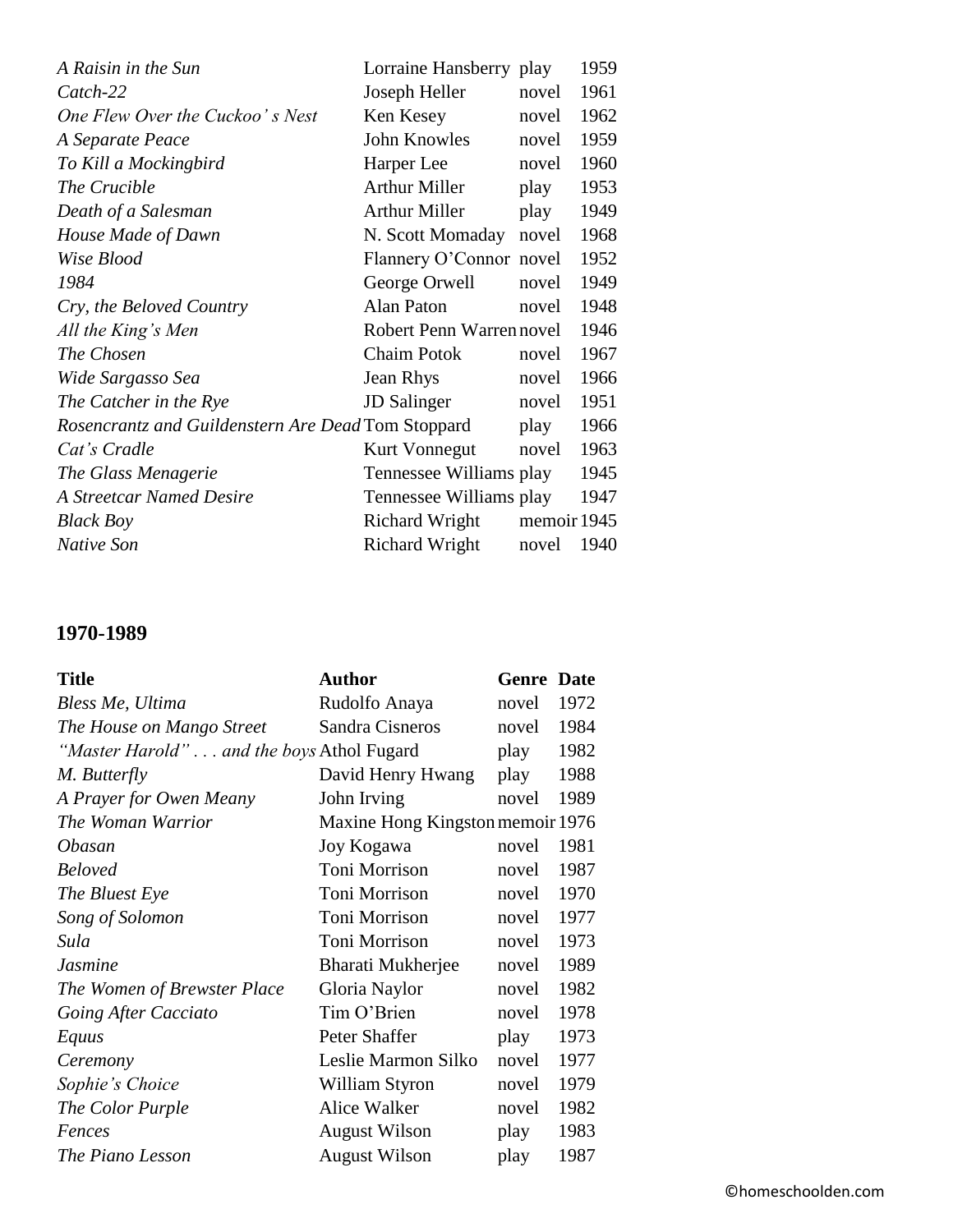#### **1990-Present**

| Title                                    | <b>Author</b>                 | <b>Genre Date</b> |  |
|------------------------------------------|-------------------------------|-------------------|--|
| <b>Reservation Blues</b>                 | Sherman Alexie                | novel 1995        |  |
| The Blind Assassin                       | Margaret Atwood               | novel 2000        |  |
| Oryx and Crake                           | Margaret Atwood               | novel 2003        |  |
| The Memory Keeper's Daughter Kim Edwards |                               | novel 2005        |  |
| Cold Mountain                            | <b>Charles Frazier</b>        | novel 1997        |  |
| <b>Snow Falling on Cedars</b>            | David Guterson                | novel 1994        |  |
| The Kite Runner                          | Khaled Hosseini               | novel 2003        |  |
| A Thousand Splendid Suns                 | Khaled Hosseini               | novel 2007        |  |
| Never Let Me Go                          | Kazuo Ishiguro                | novel 2005        |  |
| The Poisonwood Bible                     | Barbara Kingsolver novel 1998 |                   |  |
| The Namesake                             | Jumpa Lahiri                  | novel 2004        |  |
| All the Pretty Horses                    | Cormac McCarthy               | novel 1992        |  |
| Atonement                                | Ian McEwan                    | novel 2001        |  |
| Native Speaker                           | <b>Chang Rae-Lee</b>          | novel 1995        |  |
| The God of Small Things                  | Arundhati Roy                 | novel 1997        |  |
| A Thousand Acres                         | Jane Smiley                   | novel 1991        |  |
| The Bonesetter's Daughter                | Amy Tan                       | novel 2001        |  |
| The Story of Edgar Sawtelle              | David Wroblewski novel 2008   |                   |  |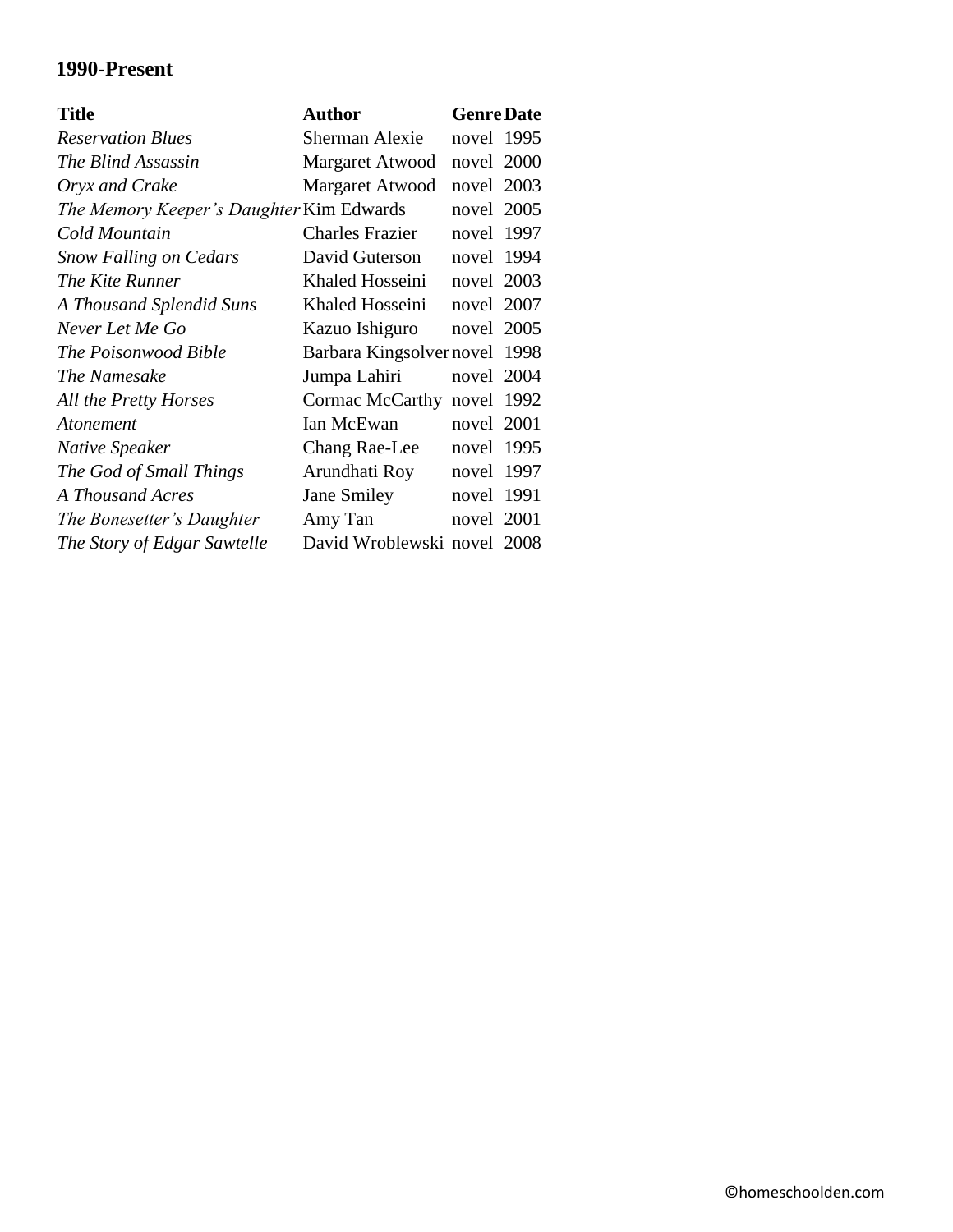This was another useful resource that I found. (Sorry, I'm not sure where I got it.) I glanced through a lot of these books to see what other English Lit teachers were using in their classes:

#### Grade 9

Nonfiction Reader–argument/persuasive exposition

I know Why the Caged Bird Sings, Maya Angelou Black Boy,Richard Wright – biography/biographical exposition An American Childhood ,Annie Dillard Tuesdays with Morrie, Mitch Albom Hiroshima, John Hersey Freedom Writers Diary

All students will read at least one novelor epic poem from the following list:

The Lord of the Flies, William Golding Speak, Laurie Anderson The Bean Trees, Barbra Kingsolver Fahrenheit 451, Ray Bradbury A Separate Peace, John Knowles The Secret Life of Bees, Sue Monk Kidd A Tale of Two Cities, Charles Dickens House on Mango Street, Sandra Cisneros Of Mice and Men, John Steinbeck The Odyssey, Homer Great Expectations, Charles Dickens The Red Badge of Courage Stephen Crane The Curious Incident of the Dog in the Night-Time, Mark Haddon

All Students will read at least one **play** from the following list: Romeo and Juliet, William Shakespeare Julius Caesar, William Shakespeare Antigone, Sophocles The Piano Lesson, August Wilson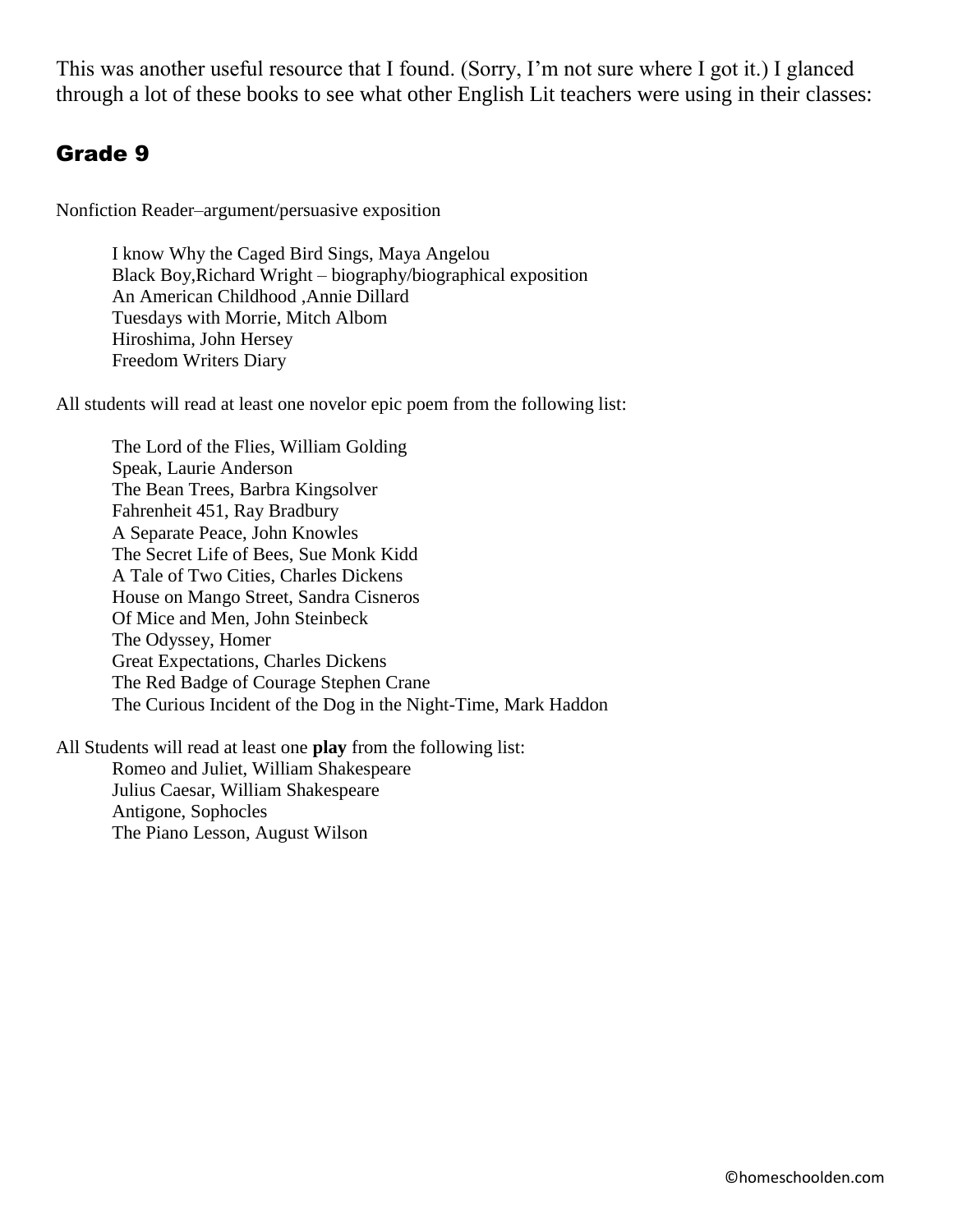#### Grade 10

Nonfiction Reader –argument/persuasive exposition On Writing, Stephen King

All students will read at least one work of fiction from the following list:

The Catcher in the Rye, J.D. Salinger The Kite Runner, Khaled Hosseini The Stranger, Albert Camus The Heart is a Lonely Hunter, McCullers Crime and Punishment, Fyodor Dostoevsky-Pevlear/Vol.translation Maus, Art Spiegelman The Metamorphosis, Franz Kafka The Perks of Being a Wallflower, Stephen Chbosky The House of the Spirits, Isabella Allende Obasan, Joy Kogawa Interpreter of Maladies, Jhumpa Lahiri

All students will read at least one **play** from the following list: Oedipus Rex, Sophocles Cyrano de Bergerac, Edmond Rostand The Taming of the Shrew, William Shakespeare Much Ado About Nothing, William Shakespeare Waiting for Godot, Samuel Beckett A Raisin in the Sun, Lorraine Hansberry

All students will read short stories from at least one of the following texts: The Eye of the Heart World Writers Today World Literature

All students will read one or more of the following works in a seminar:

Bless Me Ultima, Rudolfo Anaya The Power of One, Bryce Courtenay Life and Death in Shanghai, Nien Chen One Hundred Years of Solitude,Gabriel Garcia Marquez A River Sutra, Gita MehtaLife of PI, Yann Martel Sister of My Heart, Chitra Divakaruni Anna Karenia,Leo Tolstoy Free the Children, CraigKielburger Game of Thrones, George R. Martin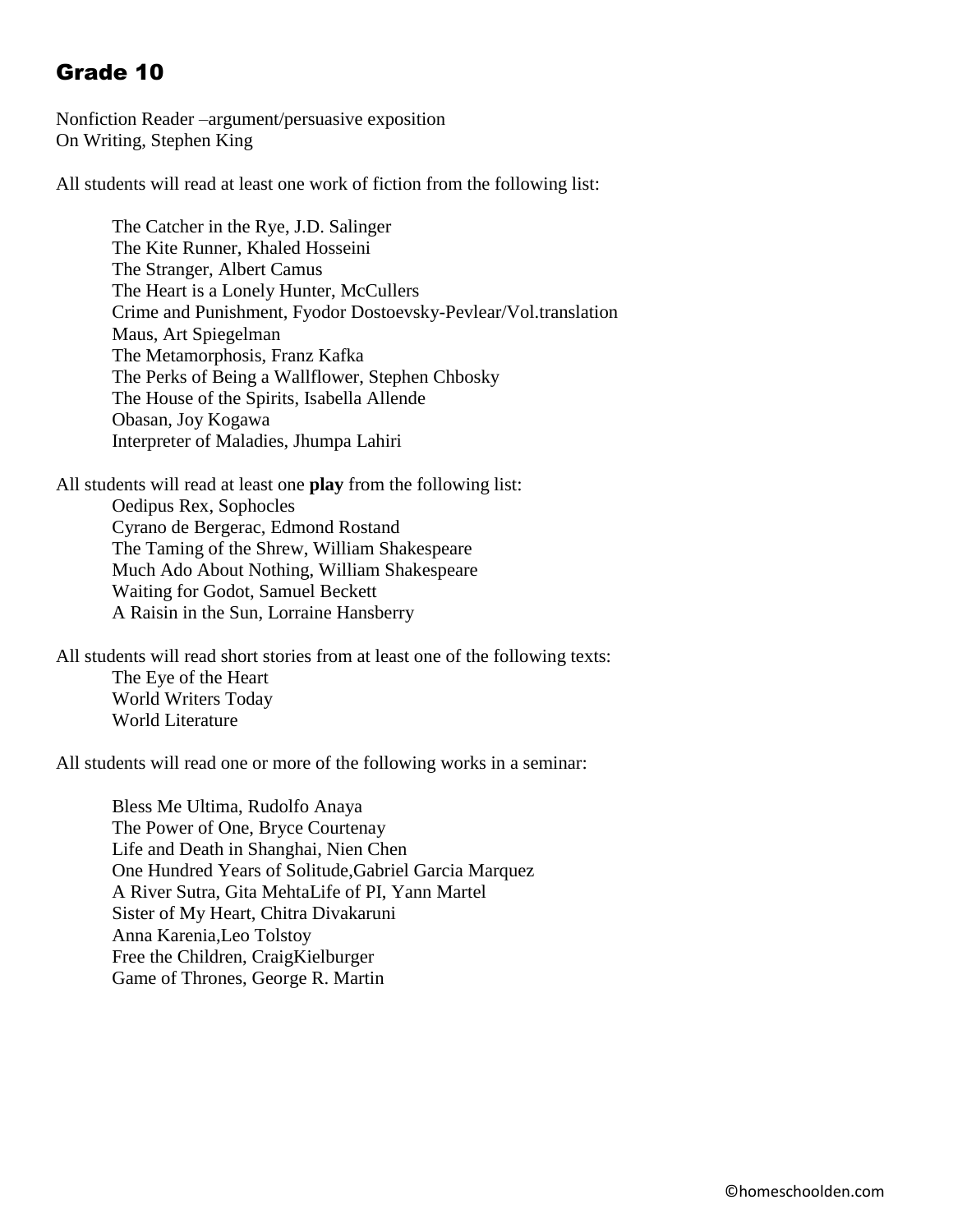#### Grade 11

Nonfiction Reader –argument/persuasive exposition Black Elk Speaks High Tide in Tucson Narrative of the Life of Frederick Douglass(1stEdition) Nickel and Dimed Barbara Ehrenreich Walden & Civil Disobedience, Henry David Thoreau In Cold Blood, Truman Capote Fast Food Nation, Eric Schlosser

All students will read one novel from the following list:

The Adventures of Huckleberry Finn,Mark Twain The Great Gatsby, F. Scott Fitzgerald Their Eyes Were Watching God, Zora Neale Hurston The Awakening, Kate Chopin The Grapes of Wrath, John Steinbeck The Sound and the Fury, William Faulkner Invisible Man, Ralph Ellison The Scarlet Letter, Nathaniel Hawthorne The Sun Also Rises, Ernest Hemingway Once Flew Over the Cuckoo's Nest, Ken Kessey The Things They Carried, Tim O'Brien The Tortilla Curtain, T.C. Boyle The Color Purple, Alice Walker Giovanni's Room, James Baldwin

All students will read at least one of the following works, or a work from the list above, in a seminar: Catch 22, Joseph Heller On the Road, Jack Kerouac Saint Maybe, Anne Tyler Snow Falling on Cedars, David Guterson Rain of Gold, Victor Villasenor The Joy Luck Club, Amy Tan Stranger in a Strange Land, Robert A. Heinlein A Prayer for Owen Meany, John Irving Summer, Edith Wharton

All students will read one **play** from the following list: The Crucible, Arthur Miller Fences,August Wilson Death of a Salesman, Arthur Miller The Laramie Project, Moises Kaufman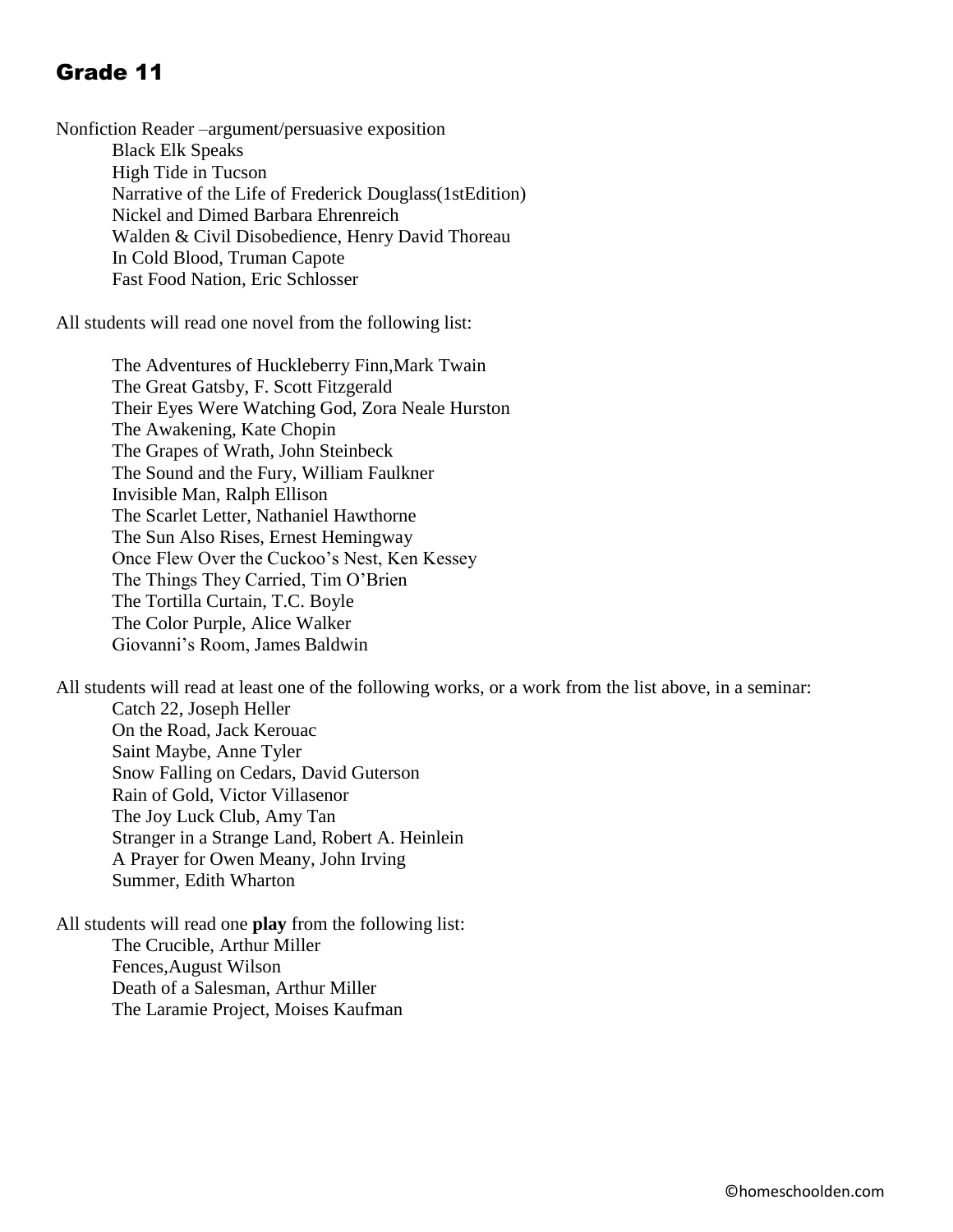#### Grade 12

Nonfiction Reader –argument/persuasive exposition

Into the Wild, Jon Krakauer How to Read Literature Like a Professor, Thomas C. Foster Man's Search for Meaning, Victor Frankl The Color of Water, James McBride A Room of One's Own, Virgina Woolf Terror in the Name of God, Jessica Stern

All students will read at least one work of fiction from the following list:

| The Secret Sharer, Conrad                      | Ishmael, Daniel Quinn           |
|------------------------------------------------|---------------------------------|
| A Town like Alice, Shute                       | Never Let me Go, Kazuo Ishiguro |
| Heart of Darkness, Conrad                      |                                 |
| Frankenstein, Shelley                          |                                 |
| Cry, The Beloved Country, Paton                |                                 |
| 1984, Orwell                                   |                                 |
| Wuthering Heights, Bronte                      |                                 |
| My Brilliant Career, Franklin                  |                                 |
| Childhood's End, Clarke                        |                                 |
| The Handmaid's Tale, Atwood                    |                                 |
| A Room with a View, Forster                    |                                 |
| Dubliners, James Joyce                         |                                 |
| Pride and Prejudice, Austen                    |                                 |
| V for Vendetta, James McTeigue                 |                                 |
| Tess of the D'Urbervilles, Hardy               |                                 |
| Going After Cachiatto, Tim O'Brien             |                                 |
| A Portrait of the Artist as a Young Man, Joyce |                                 |
| Jane Eyre, Bronte                              |                                 |
| The Dispossessed, Ursula K. Le Guin            |                                 |
| The Picture of Dorian Gray, Oscar Wilde        |                                 |
| Brave New World, Aldous Huxley                 |                                 |
| Siddartha, Herman Hesse                        |                                 |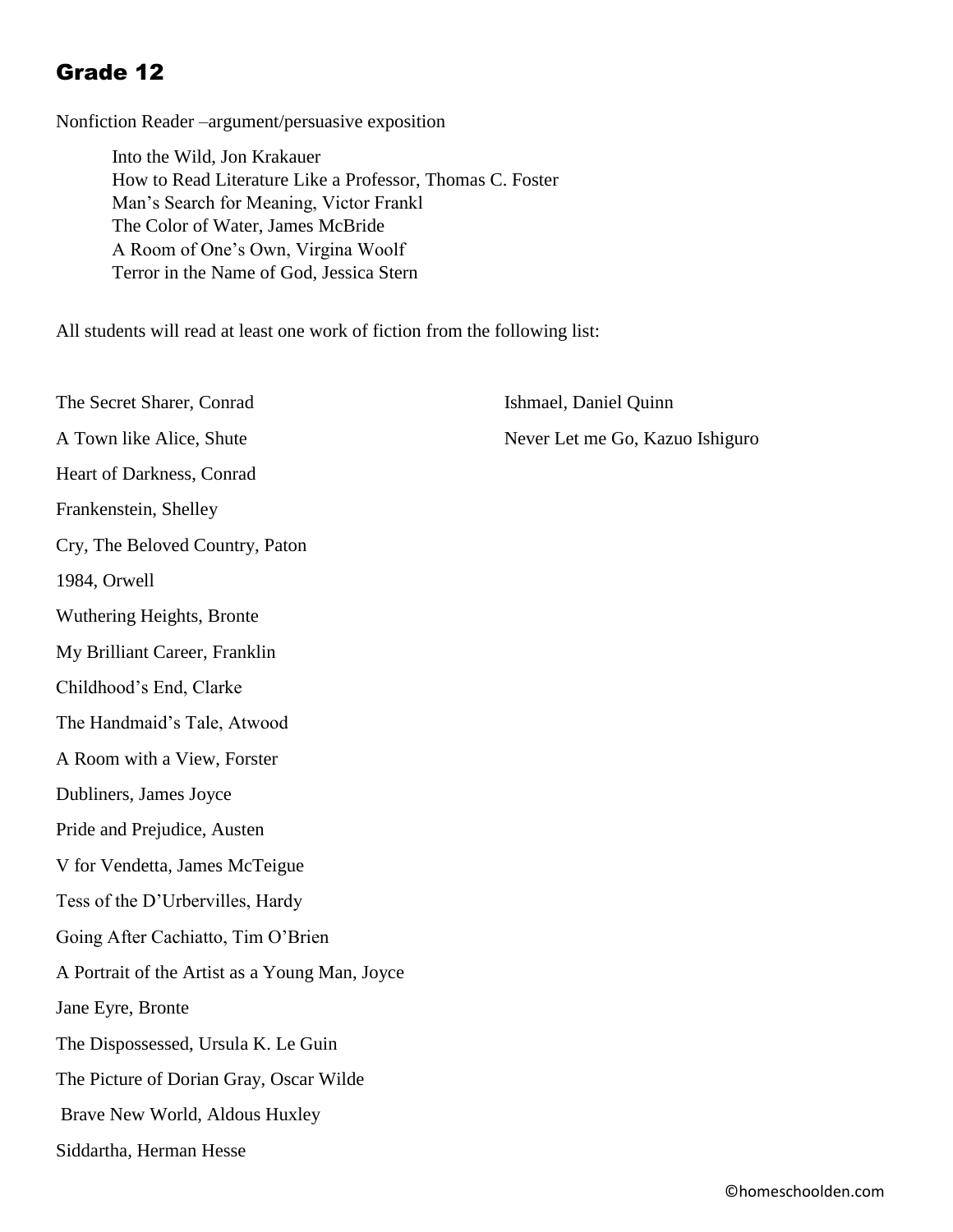All students will read at least one **play** from the following list:

The Tragedy of Macbeth, Shakespeare The Tragedy of Hamlet, Prince of Denmark, Shakespeare The Tragedy of King Lear, Shakespeare Othello, Shakespeare Titus Andronicus, Shakespeare Pygmalion, Shaw The Importance of Being Earnest, Oscar Wilde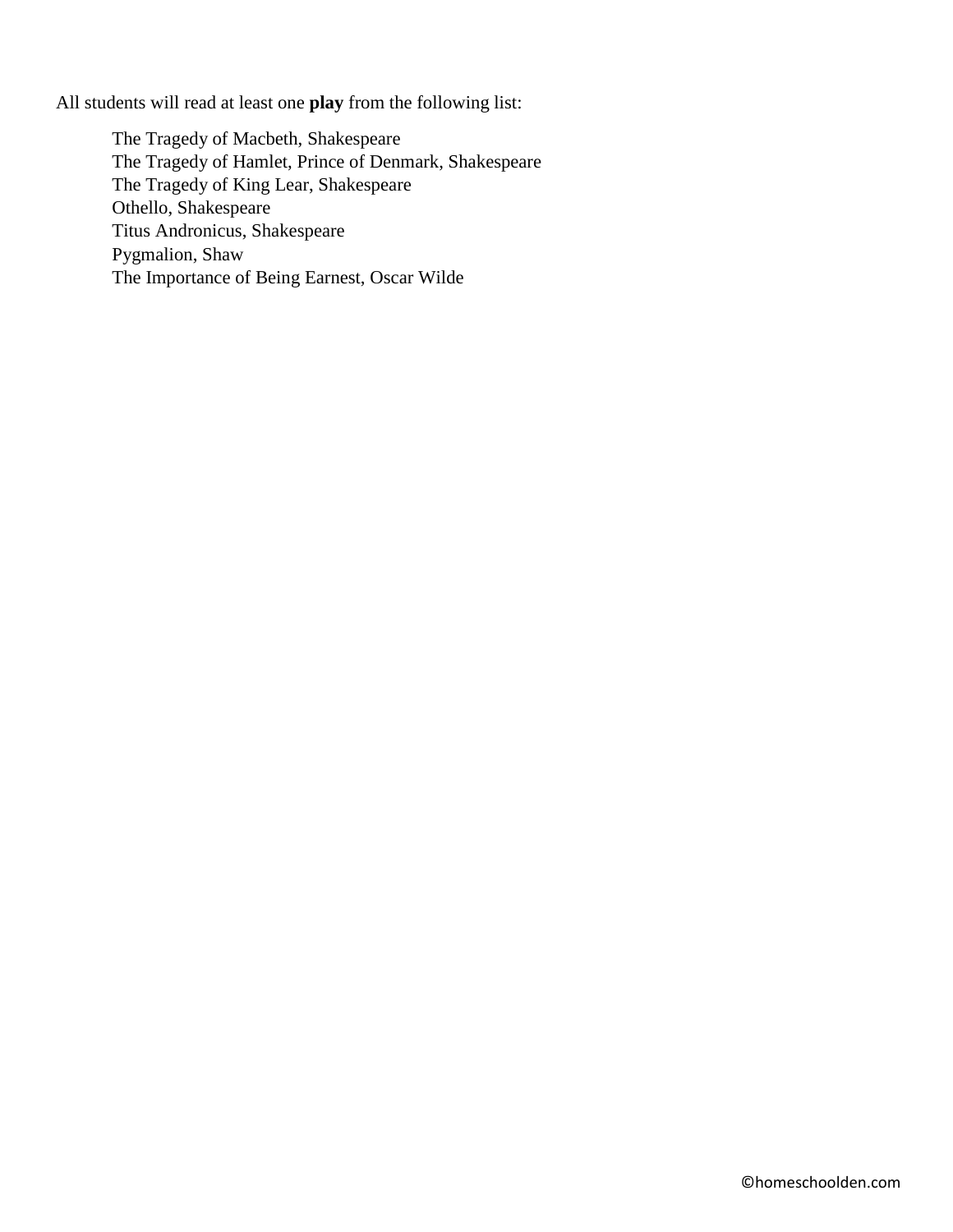# Foreign Language Checklist

#### Put together by Liesl, homeschoolden.com

Are you teaching your kids a foreign language in your homeschool? I put together a checklist of topics and units you might want to cover... no matter which language your student is learning.

As I was polishing up the Curriculum Resource Guide for middle school ages (6-8), I got to the section on foreign languages. I thought it might be useful if I put together a checklist of units and topics you might want to cover as your child starts learning a new language.

My kids started learning a foreign language in elementary school. But definitely by the time your kids are in middle school, you will want to think about adding a foreign language to your homeschool program. Research shows that it is considerably easier for children to pick up a language. In Europe, most students start learning a foreign language in primary school. Most have definitely started by the age of 10. When I taught in a gymnaszium (grades 7-12 school) in Hungary, most of my students could speak one language fluently by 10th grade and were well on their way to becoming fluent in their second foreign language as well.

Most of us think of the languages that were offered when we were school: typically, Spanish, French and German. These days there are lots of other options as well: Chinese, Japanese, Arabic, Russian, Latin, Italian, and more. Another great option is ASL (American Sign Language). Many people don't realize that learning ASL will fulfill the requirements of a foreign language as well.

There are many options now to at least help students get started:

- Learn songs in the foreign language. (youtube has a lot of options!)
- Play games like bingo to help with vocabulary building
- Role play (Hello, My name is Joe Smith. What is your name? How old are you?)
- Online Programs and Apps can like DuoLingo, Memrise, busuu, 24/7 Tutor
- Online Courses: There are lots of different options from courses with video lessons like [homeschoolspanishcurriculum.com](https://www.homeschoolspanishcurriculum.com/)
- Programs such as Rosetta Stone or Pimsleur. (My sister used Rosetta Stone with her kids for German. I have a friend who had her daughter use Rosetta Stone for Spanish.) These programs did not work for our family when we started.
- Watch TV programs and movies in the foreign language. (This year, my kids have watched about 15 or 20 movies in German!) This helps students learn the rhythm and cadence of the language.

What if you don't have the skill and background to teach a foreign language?

- use an online program
- look for a homeschool class in your area (and ask around in your local homeschool community).
- see if you can trade expertise with another homeschooling parent who can help your kids learn a foreign language
- hire a tutor in person or find an online tutor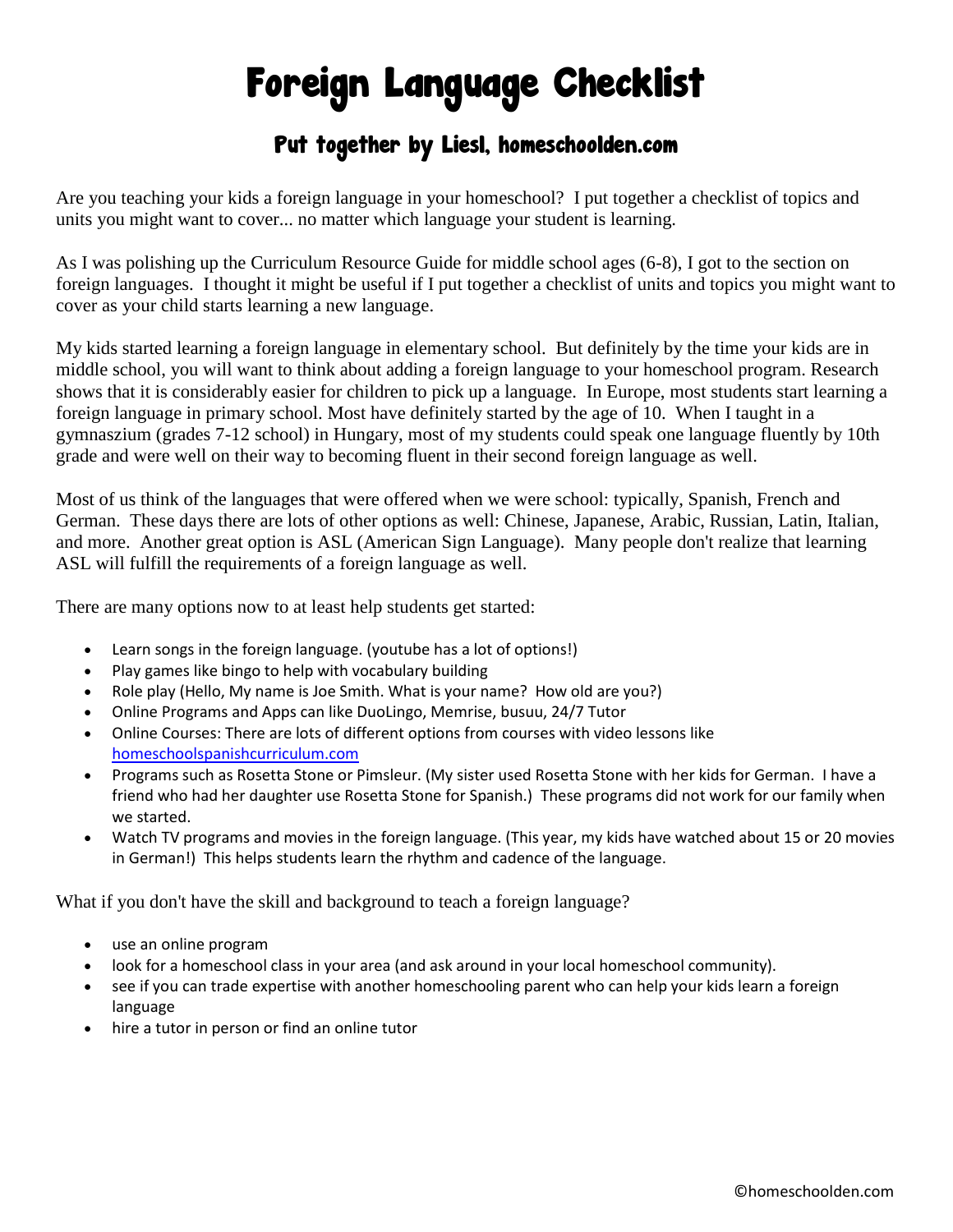# Foreign Language Checklist

| <b>Topic</b>                           | <b>Comments/Notes</b> |
|----------------------------------------|-----------------------|
| <b>Numbers</b>                         |                       |
| First Words: hello, goodbye, yes, no,  |                       |
| I speak ____. I don't speak ____. What |                       |
| is that? What does _ mean?             |                       |
| Stand up, Sit down, Listen (pay        |                       |
| attention)                             |                       |
| Greetings and Questions                |                       |
| How are you?                           |                       |
| What is your name?                     |                       |
| My name is                             |                       |
| How old are you?                       |                       |
| I am _ years old.                      |                       |
| <b>Family Words</b>                    |                       |
| <b>Conversation /Role Play</b>         |                       |
| What's your name? How old              |                       |
| are you?                               |                       |
| This is my brother/sister/etc.         |                       |
| <b>Possessive Pronouns</b>             |                       |
| What is that?                          |                       |
| Do you have?                           |                       |
| Objects: Things around the room        |                       |
| Parts of the Body                      |                       |
| What do people look like (My           |                       |
| brother has brown eyes.)               |                       |
| Clothes                                |                       |
| Colors                                 |                       |
| The pants are blue. etc.               |                       |
| Introduction to adjectives (grammar)   |                       |
| Animals                                |                       |
| Pets                                   |                       |
| <b>Wild Animals</b>                    |                       |
| Food                                   |                       |
| Fruits and vegetables                  |                       |
| Meals                                  |                       |
| Ordering                               |                       |
| Going shopping role play               |                       |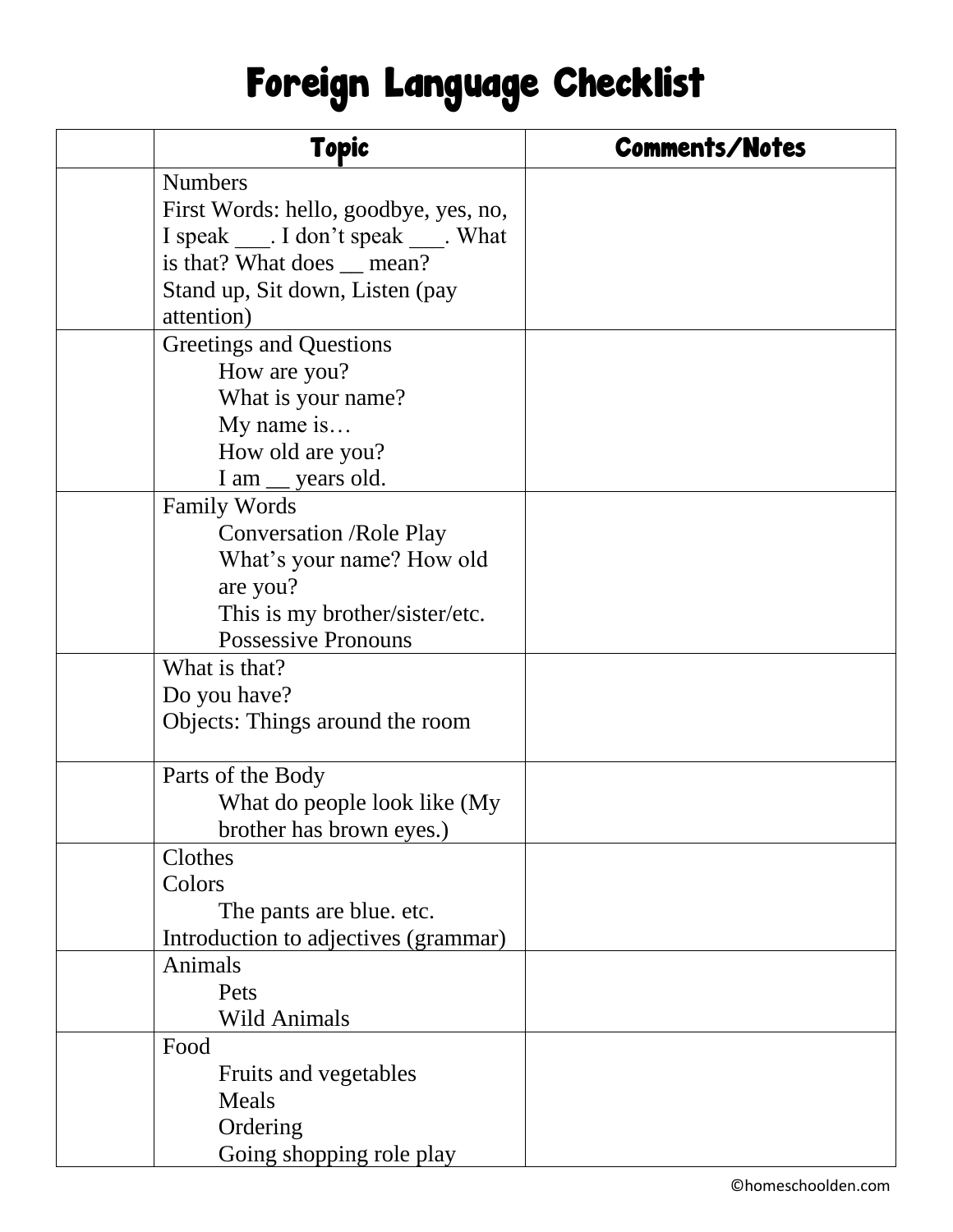| House – Household Items            |  |
|------------------------------------|--|
| $Time - Numbers$                   |  |
| Weather, seasons, holidays         |  |
| What is the weather?               |  |
| What season is it?                 |  |
| Over time we built up our          |  |
| vocabulary of fall words,          |  |
| winter words, spring words,        |  |
| summer words                       |  |
| <b>Health and Illness</b>          |  |
| I have a fever.                    |  |
| I'm sick.                          |  |
| Do you have a runny nose?          |  |
| Daily routines                     |  |
| getting up                         |  |
| brushing teeth,                    |  |
| eating breakfast                   |  |
| going to bed etc.                  |  |
| Chores around the house            |  |
| Washing the dishes                 |  |
| Doing the laundry                  |  |
| Making the bed                     |  |
| Vacuuming, etc.                    |  |
| Hobbies, activities                |  |
| Playing soccer, piano, chess       |  |
| Riding a bike, etc.                |  |
| Verbs (Grammar)                    |  |
| Regular vs. Irregular verbs        |  |
| Country words, Farm                |  |
| City words, buildings              |  |
| <b>Directions</b>                  |  |
| Traveling (airport, train station, |  |
| transportation)                    |  |
| Jobs, occupations                  |  |
| Student subjects in school         |  |
| Vacation                           |  |
| Role playing                       |  |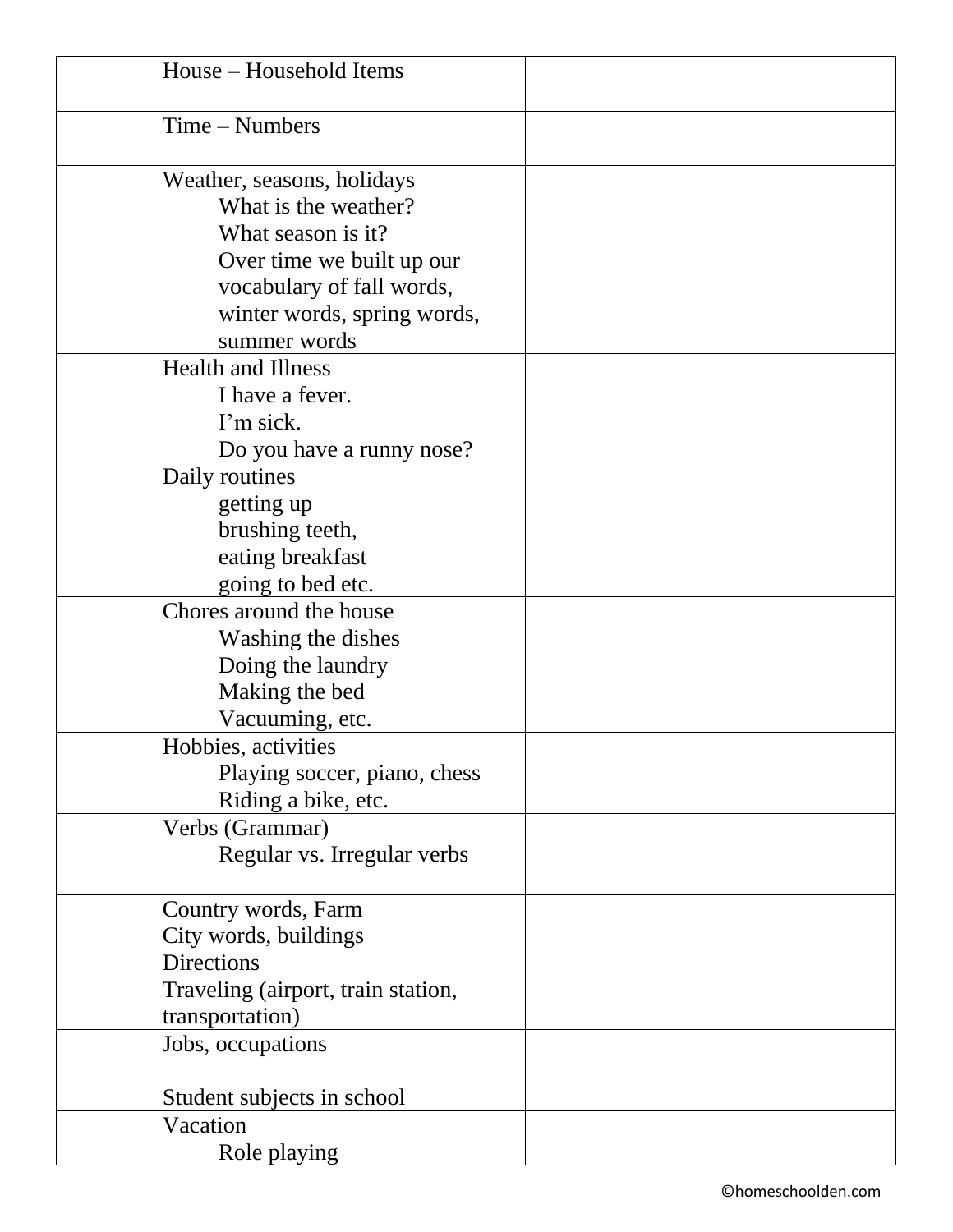# Foreign Language Checklist

| Topic | <b>Comments/Notes</b> |
|-------|-----------------------|
|       |                       |
|       |                       |
|       |                       |
|       |                       |
|       |                       |
|       |                       |
|       |                       |
|       |                       |
|       |                       |
|       |                       |
|       |                       |
|       |                       |
|       |                       |
|       |                       |
|       |                       |
|       |                       |
|       |                       |
|       |                       |
|       |                       |
|       |                       |
|       |                       |
|       |                       |
|       |                       |
|       |                       |
|       |                       |
|       |                       |